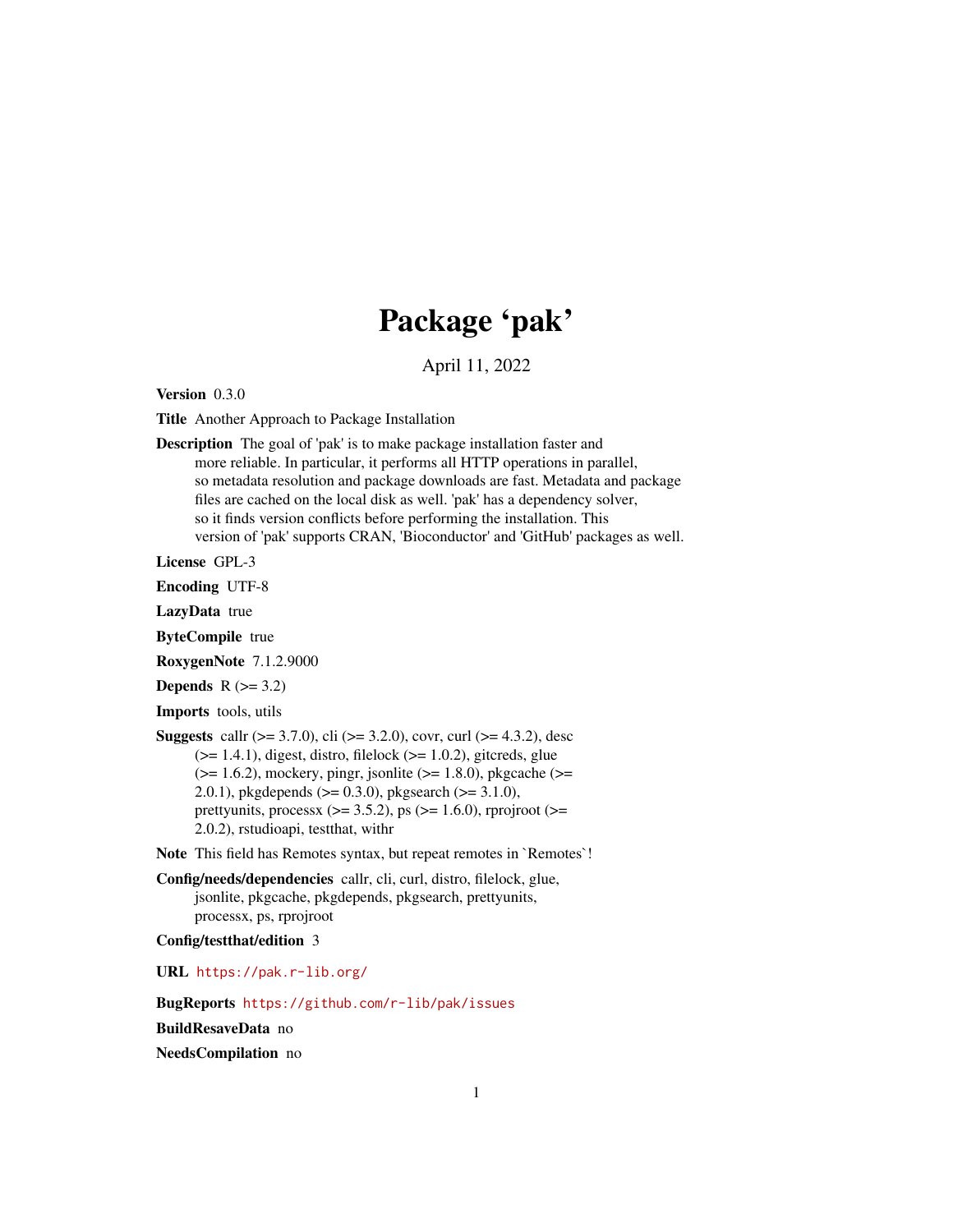Author Gábor Csárdi [aut, cre], Jim Hester [aut], RStudio [cph, fnd]

Maintainer Gábor Csárdi <csardi.gabor@gmail.com>

Repository CRAN

Date/Publication 2022-04-11 12:10:02 UTC

## R topics documented:

| 3                                                                                                        |
|----------------------------------------------------------------------------------------------------------|
| $\overline{4}$                                                                                           |
| 5                                                                                                        |
| 6                                                                                                        |
| 6                                                                                                        |
| $\overline{7}$                                                                                           |
| 8<br>$local\_install\_deps \ldots \ldots \ldots \ldots \ldots \ldots \ldots \ldots \ldots \ldots \ldots$ |
| 9                                                                                                        |
| 10                                                                                                       |
| 11                                                                                                       |
| 12                                                                                                       |
| 13                                                                                                       |
| 14                                                                                                       |
| 15                                                                                                       |
| 16                                                                                                       |
| 17                                                                                                       |
| <b>17</b>                                                                                                |
| 20                                                                                                       |
| 20                                                                                                       |
| 21                                                                                                       |
| 21                                                                                                       |
| 22                                                                                                       |
| 23                                                                                                       |
| 24                                                                                                       |
| 25                                                                                                       |
| 25                                                                                                       |
| 26                                                                                                       |
| 27                                                                                                       |
|                                                                                                          |
| 29                                                                                                       |
| 29                                                                                                       |
| 31                                                                                                       |
|                                                                                                          |
|                                                                                                          |

**Index** [34](#page-33-0)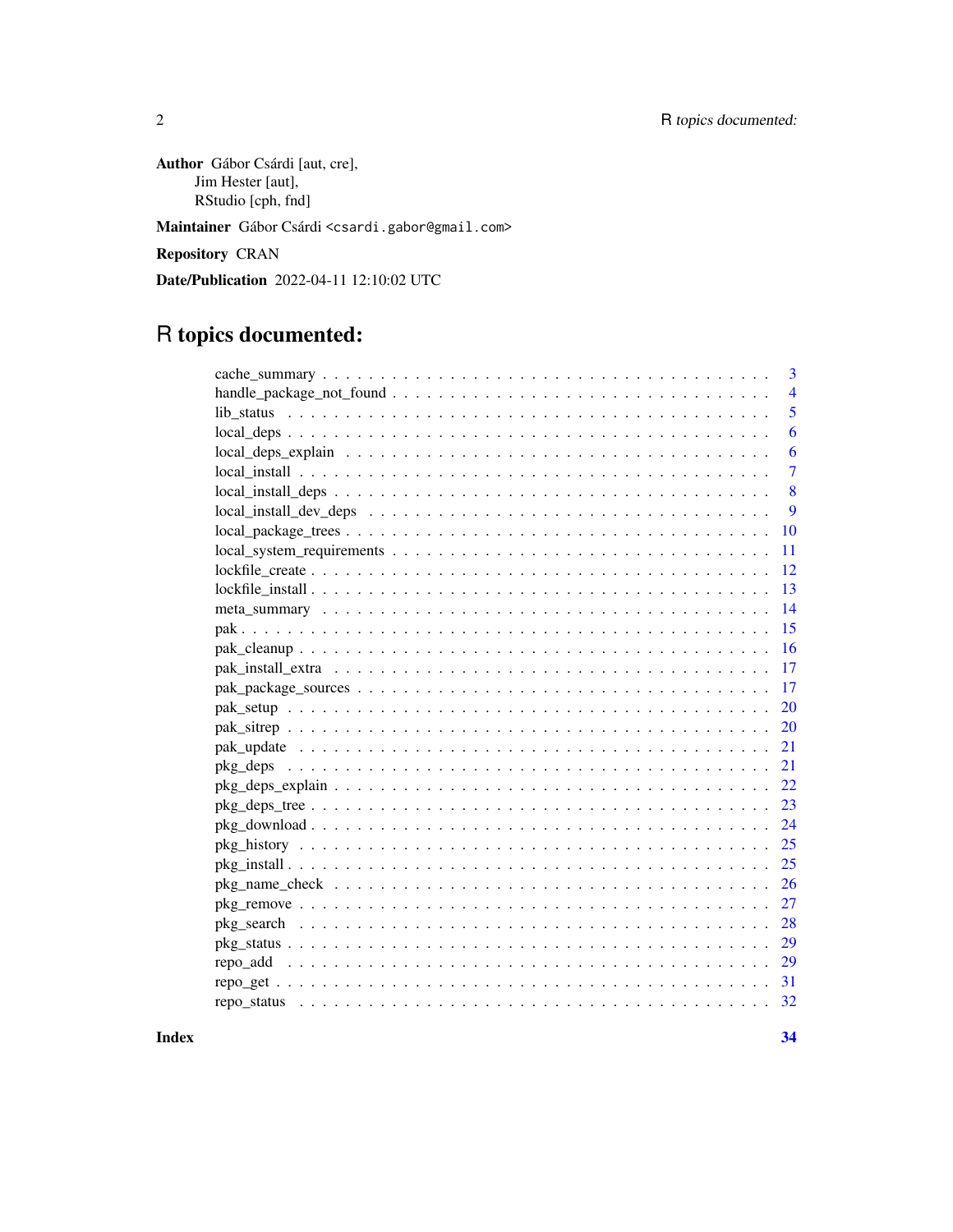<span id="page-2-0"></span>

Various utilities to inspect and clean the package cache. See the pkgcache package if you need for control over the package cache.

#### Usage

```
cache_summary()
cache_list(...)
cache_delete(...)
cache_clean()
```
#### Arguments

... For cache\_list() and cache\_delete(), ... may contain filters, where the argument name is the column name. E.g. package, version, etc. Call cache\_list() without arguments to see the available column names. If you call cache\_delete() without arguments, it will delete all cached files.

## Details

cache\_summary() returns a summary of the package cache.

cache\_list() lists all (by default), or a subset of packages in the package cache.

cache\_delete() deletes files from the cache.

cache\_clean() deletes all files from the cache.

## Value

cache\_summary() returns a list with elements:

- cachepath: absolute path to the package cache
- files: number of files (packages) in the cache
- size: total size of package cache in bytes

cache\_list() returns a data frame with the data about the cache.

cache\_delete() returns nothing.

cache\_clean() returns nothing.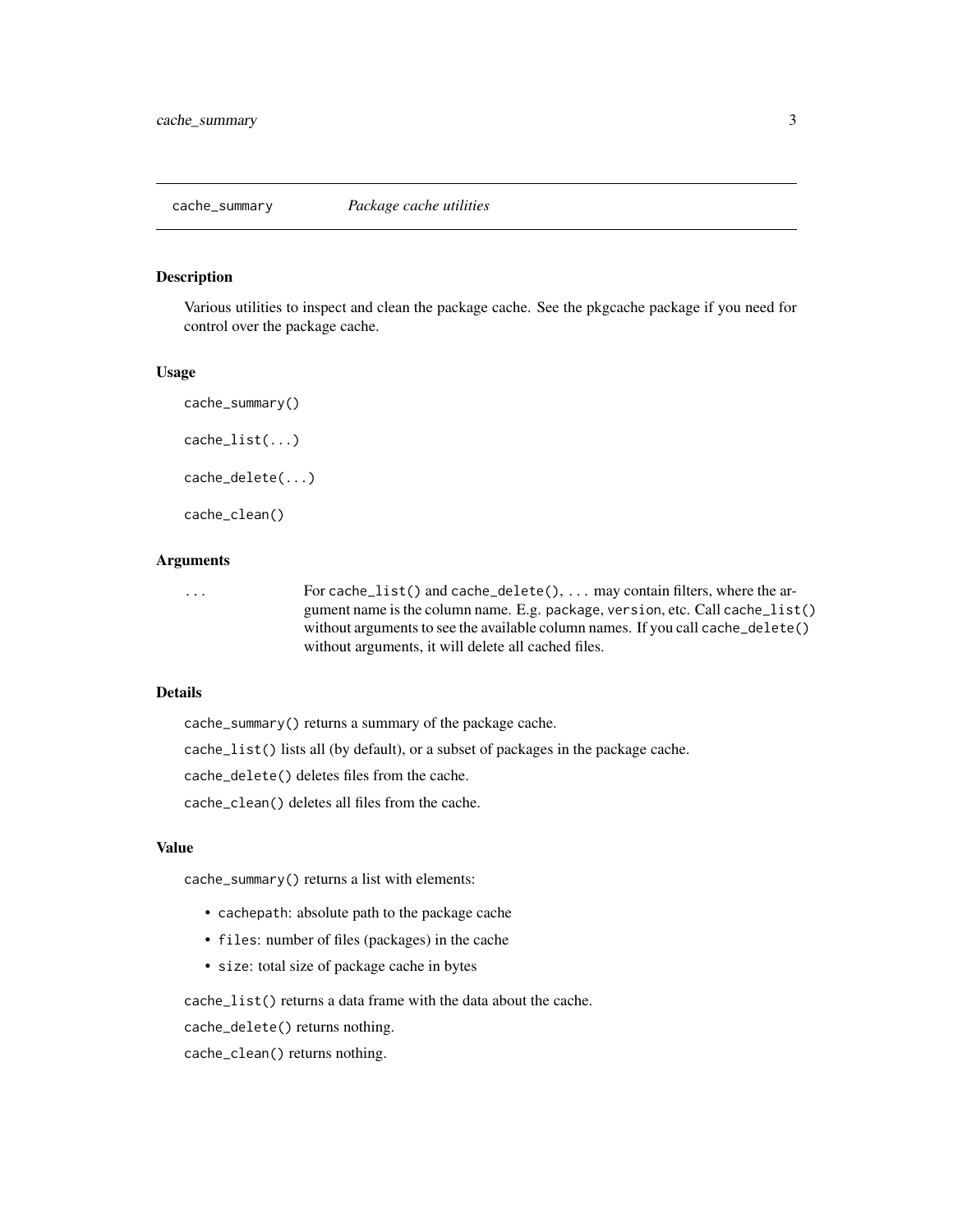#### Examples

```
# Summary
cache_summary()
# List packages
cache_list()
cache_list(package = "recipes")
cache_list(platform = "source")
# Delete packages
cache_delete(package = "knitr")
cache_delete(platform = "macos")
```
cache\_clean()

handle\_package\_not\_found *Install missing packages on the fly*

#### Description

Use this function to set up a global error handler, that is called if R fails to load a package. This handler will offer yout the choice of installing the missing package (and all its dependencies), and in some cases it can also remedy the error and restart the code.

#### Usage

```
handle_package_not_found(err)
```
#### Arguments

err The error object, of class packageNotFoundError.

#### Details

You are not supposed to call this function directly. Instead, set it up as a global error handler, possibly in your .Rprofile file:

```
if (interactive() && getRversion() >= "4.0.0") {
 globalCallingHandlers(
   packageNotFoundError = function(err) {
     try(pak::handle_package_not_found(err))
    }
 )
}
```
<span id="page-3-0"></span>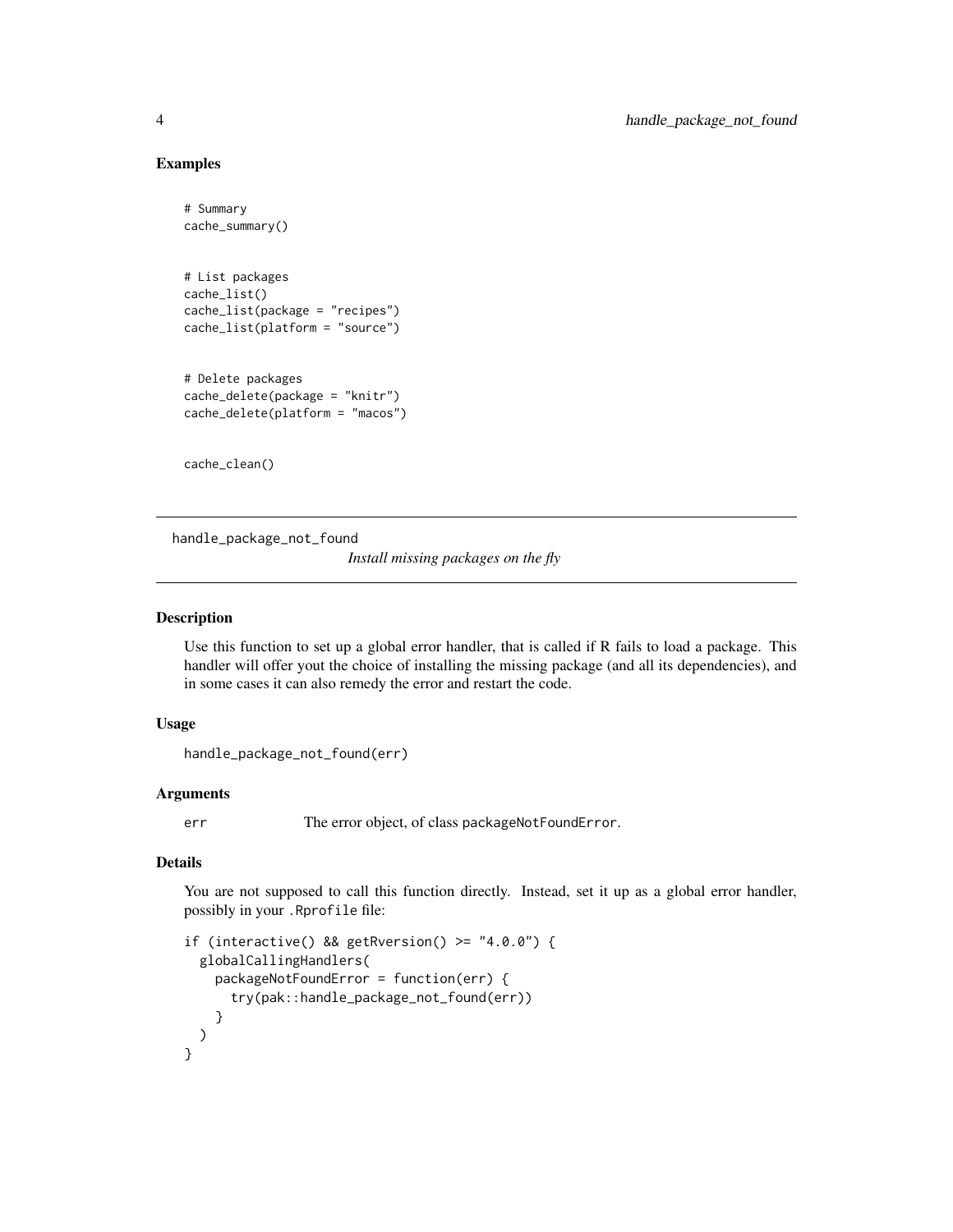#### <span id="page-4-0"></span>lib\_status 5

Global error handlers are only supported in R 4.0.0 and later.

Currently handle\_package\_not\_found() does not do anything in non-interactive mode (including in knitr, testthat and RStudio notebooks), this might change in the future.

In some cases it is possible to remedy the original computation that tried to load the missing package, and pak will offer you to do so after a successful installation. Currently, in R 4.0.4, it is not possible to continue a failed library() call.

#### Value

Nothing.

#### <span id="page-4-1"></span>lib\_status *Status of packages in a library*

#### Description

Status of packages in a library

#### Usage

lib\_status(lib = .libPaths()[1])

pkg\_list(lib = .libPaths()[1])

#### **Arguments**

lib Path to library.

## Value

Data frame the contains data about the packages installed in the library.

## See Also

Other package functions: [pak\\_package\\_sources](#page-16-1), [pak\(](#page-14-1)), [pkg\\_deps\\_tree\(](#page-22-1)), [pkg\\_deps\(](#page-20-1)), [pkg\\_download\(](#page-23-1)), [pkg\\_install\(](#page-24-1)), [pkg\\_remove\(](#page-26-1)), [pkg\\_status\(](#page-28-1))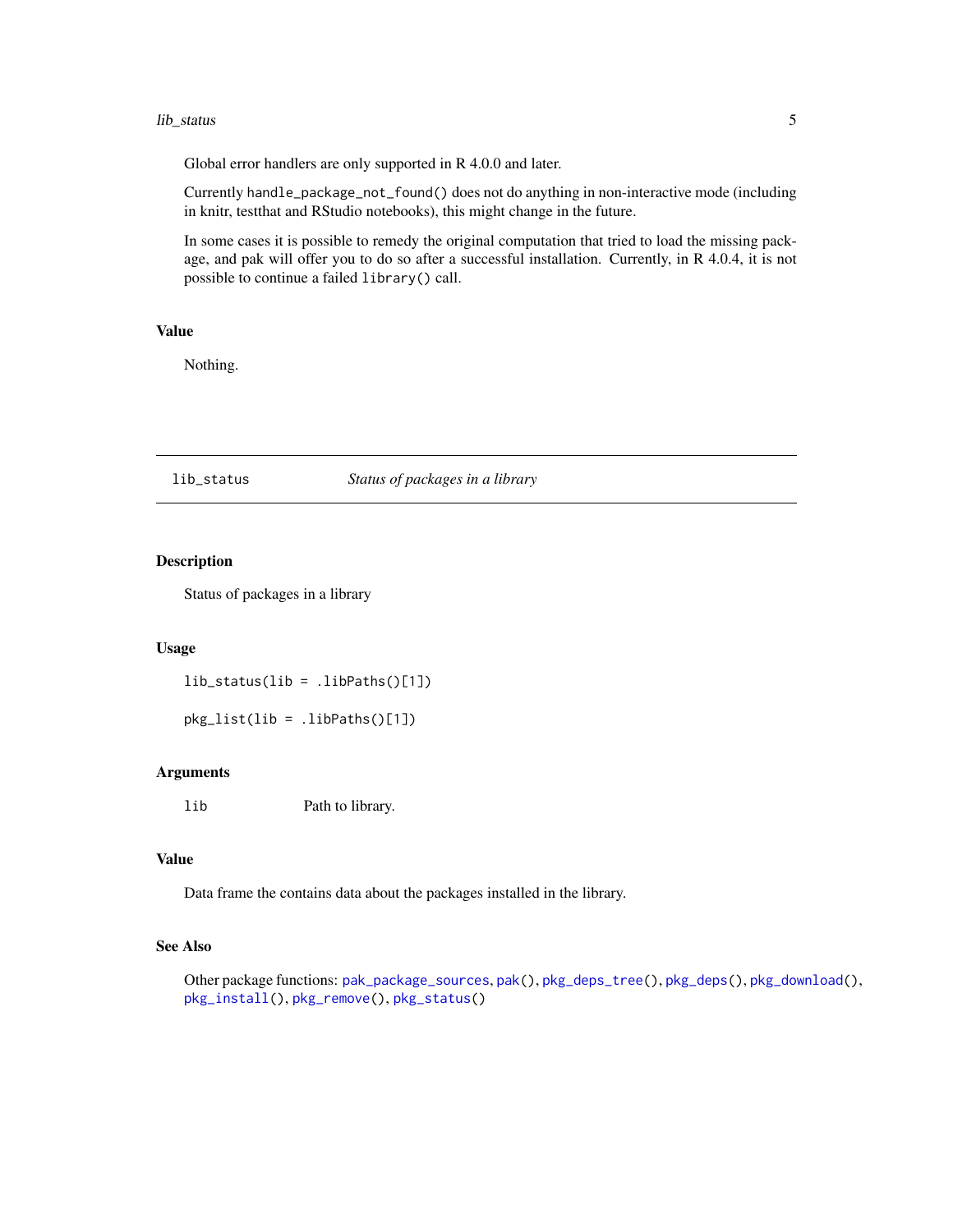<span id="page-5-2"></span><span id="page-5-0"></span>

Dependencies of a package tree

#### Usage

```
local\_deposit(root = ".", upgrade = TRUE, dependencies = NA)
local\_deps\_tree(root = ".", upgrade = TRUE, dependencies = NA)
local_dev_deps(root = ".", upgrade = TRUE, dependencies = TRUE)
local_dev_deps_tree(root = ".", upgrade = TRUE, dependencies = TRUE)
```
## Arguments

| root         | Path to the package tree.                                                                                                                                                                                                 |
|--------------|---------------------------------------------------------------------------------------------------------------------------------------------------------------------------------------------------------------------------|
| upgrade      | Whether to use the most recent available package versions.                                                                                                                                                                |
| dependencies | Which dependencies to print. Defaults to the hard dependencies for local deps()<br>and local_deps_tree() and the hard dependencies plus the development de-<br>pendencies for local_dev_deps() and local_dev_deps_tree(). |

#### Value

All of these functions return the dependencies in a data frame. local\_deps\_tree() and local\_dev\_deps\_tree() also print the dependency tree.

#### See Also

```
Other local package trees: local_deps_explain(), local_install_deps(), local_install_dev_deps(),
local_install(), local_package_trees, pak()
```
<span id="page-5-1"></span>local\_deps\_explain *Explain dependencies of a package tree*

## Description

These functions are similar to [pkg\\_deps\\_explain\(\)](#page-21-1), but work on a local package tree. local\_dev\_deps\_explain() also includes development dependencies.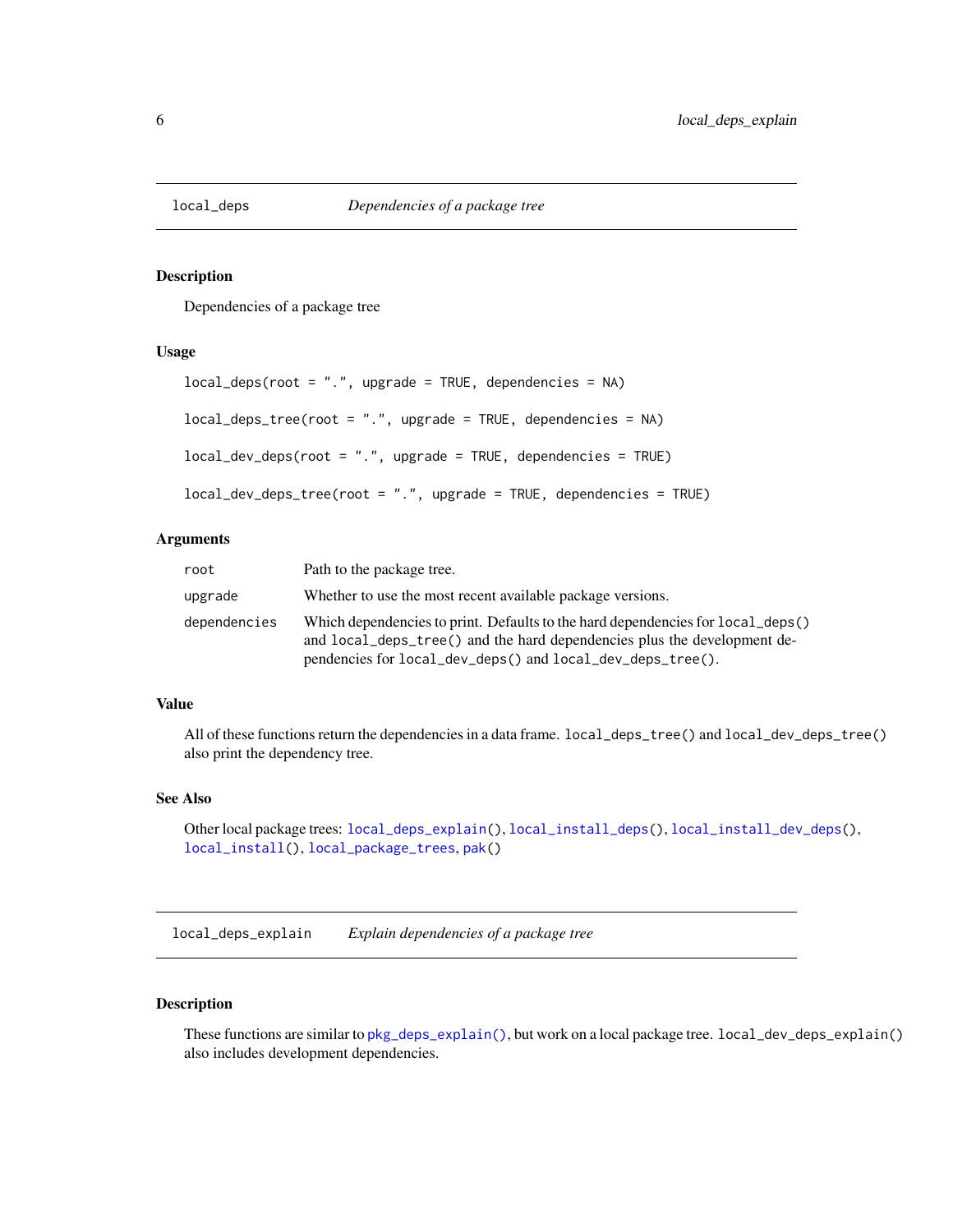## <span id="page-6-0"></span>local\_install 7

## Usage

```
local_{\text{c}}eps_explain(deps, root = ".", upgrade = TRUE, dependencies = NA)
```

```
local_dev_deps_explain(deps, root = ".", upgrade = TRUE, dependencies = TRUE)
```
#### Arguments

| deps         | Package names of the dependencies to explain.                                                                                                                                                                             |
|--------------|---------------------------------------------------------------------------------------------------------------------------------------------------------------------------------------------------------------------------|
| root         | Path to the package tree.                                                                                                                                                                                                 |
| upgrade      | Whether to use the most recent available package versions.                                                                                                                                                                |
| dependencies | Which dependencies to print. Defaults to the hard dependencies for local_deps()<br>and local_deps_tree() and the hard dependencies plus the development de-<br>pendencies for local_dev_deps() and local_dev_deps_tree(). |

## See Also

Other local package trees: [local\\_deps\(](#page-5-2)), [local\\_install\\_deps\(](#page-7-1)), [local\\_install\\_dev\\_deps\(](#page-8-1)), [local\\_install\(](#page-6-1)), [local\\_package\\_trees](#page-9-1), [pak\(](#page-14-1))

<span id="page-6-1"></span>

| local_install | Install a package tree |  |
|---------------|------------------------|--|
|---------------|------------------------|--|

## Description

Installs a package tree (or source package file), together with its dependencies.

## Usage

```
local_install(
  root = ".'',lib = .libPaths()[1],
 upgrade = TRUE,ask = interactive(),
  dependencies = NA
\mathcal{L}
```
## Arguments

| root    | Path to the package tree.                                                                                                                                                                                                   |
|---------|-----------------------------------------------------------------------------------------------------------------------------------------------------------------------------------------------------------------------------|
| lib     | Package library to install the packages to. Note that all dependent packages will<br>the be installed here, even if they are already installed in another library.                                                          |
| upgrade | When FALSE, the default, does the minimum amount of work to give you the<br>latest version of pkg. It will only upgrade packages if pkg or one of its explicitly<br>requires a higher version than what you currently have. |
|         | When upgrade $=$ TRUE, will do ensure that you have the latest version of $pkg$<br>and all its dependencies.                                                                                                                |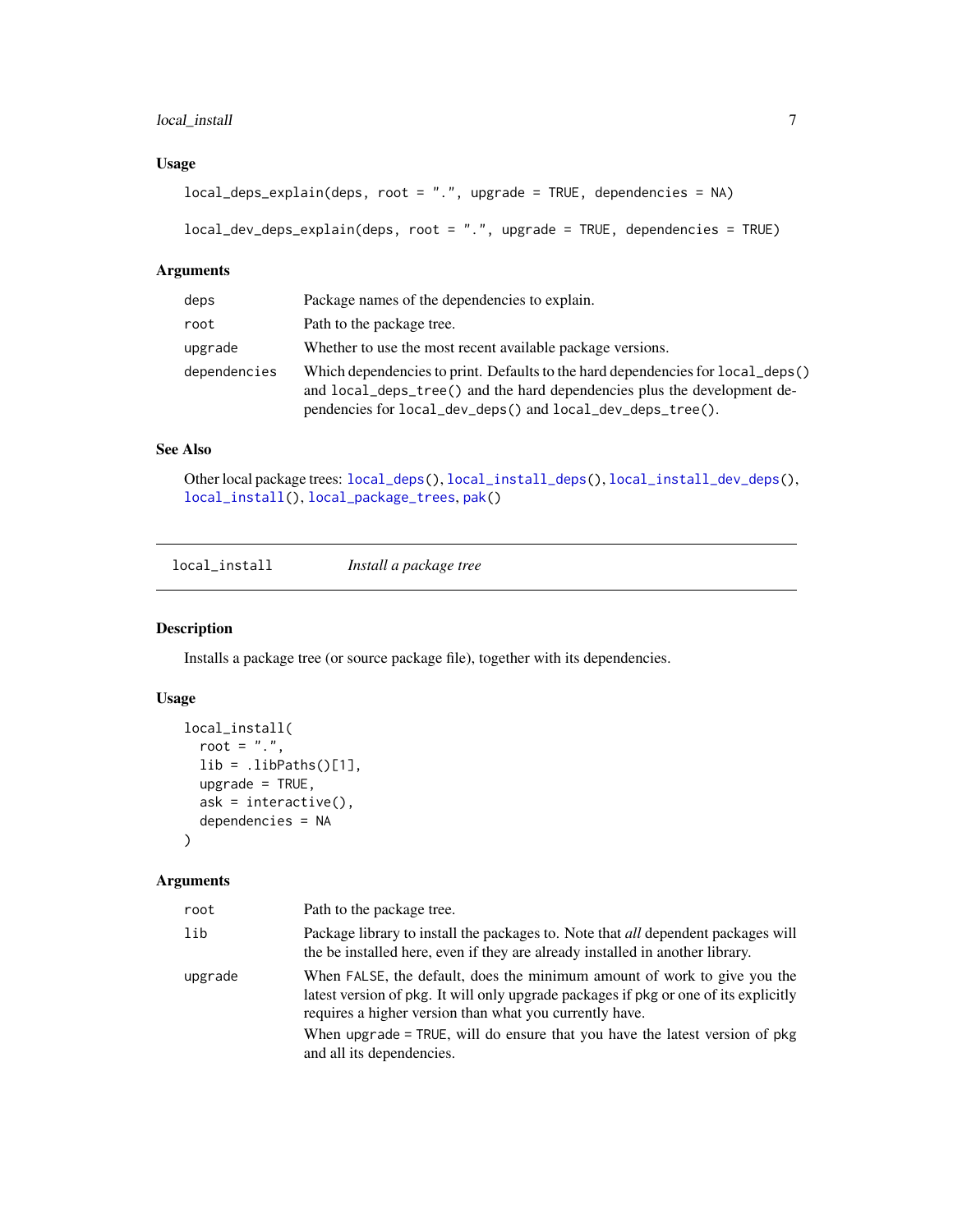<span id="page-7-0"></span>

| ask          | Whether to ask for confirmation when installing a different version of a package<br>that is already installed. Installations that only add new packages never require<br>confirmation.                                                                                                 |
|--------------|----------------------------------------------------------------------------------------------------------------------------------------------------------------------------------------------------------------------------------------------------------------------------------------|
| dependencies | Dependency types. See pkgdepends::as_pkg_dependencies() for possible<br>values. Note that changing this argument from the default might result an in-<br>stallation failure, e.g. if you set it to FALSE, packages might not build if their<br>dependencies are not already installed. |

## Details

```
local_install() is equivalent to pkg_install("local::.").
```
## Value

Data frame, with information about the installed package(s).

#### See Also

Other local package trees: [local\\_deps\\_explain\(](#page-5-1)), [local\\_deps\(](#page-5-2)), [local\\_install\\_deps\(](#page-7-1)), [local\\_install\\_dev\\_deps\(](#page-8-1)), [local\\_package\\_trees](#page-9-1), [pak\(](#page-14-1))

<span id="page-7-1"></span>local\_install\_deps *Install the dependencies of a package tree*

## Description

Installs the hard dependencies of a package tree (or source package file), without installing the package tree itself.

## Usage

```
local_install_deps(
  root = ".".lib = .libPaths()[1],
  upgrade = TRUE,
  ask = interactive(),
  dependencies = NA
)
```
#### Arguments

| root | Path to the package tree.                                                                |
|------|------------------------------------------------------------------------------------------|
| lib  | Package library to install the packages to. Note that <i>all</i> dependent packages will |
|      | the be installed here, even if they are already installed in another library.            |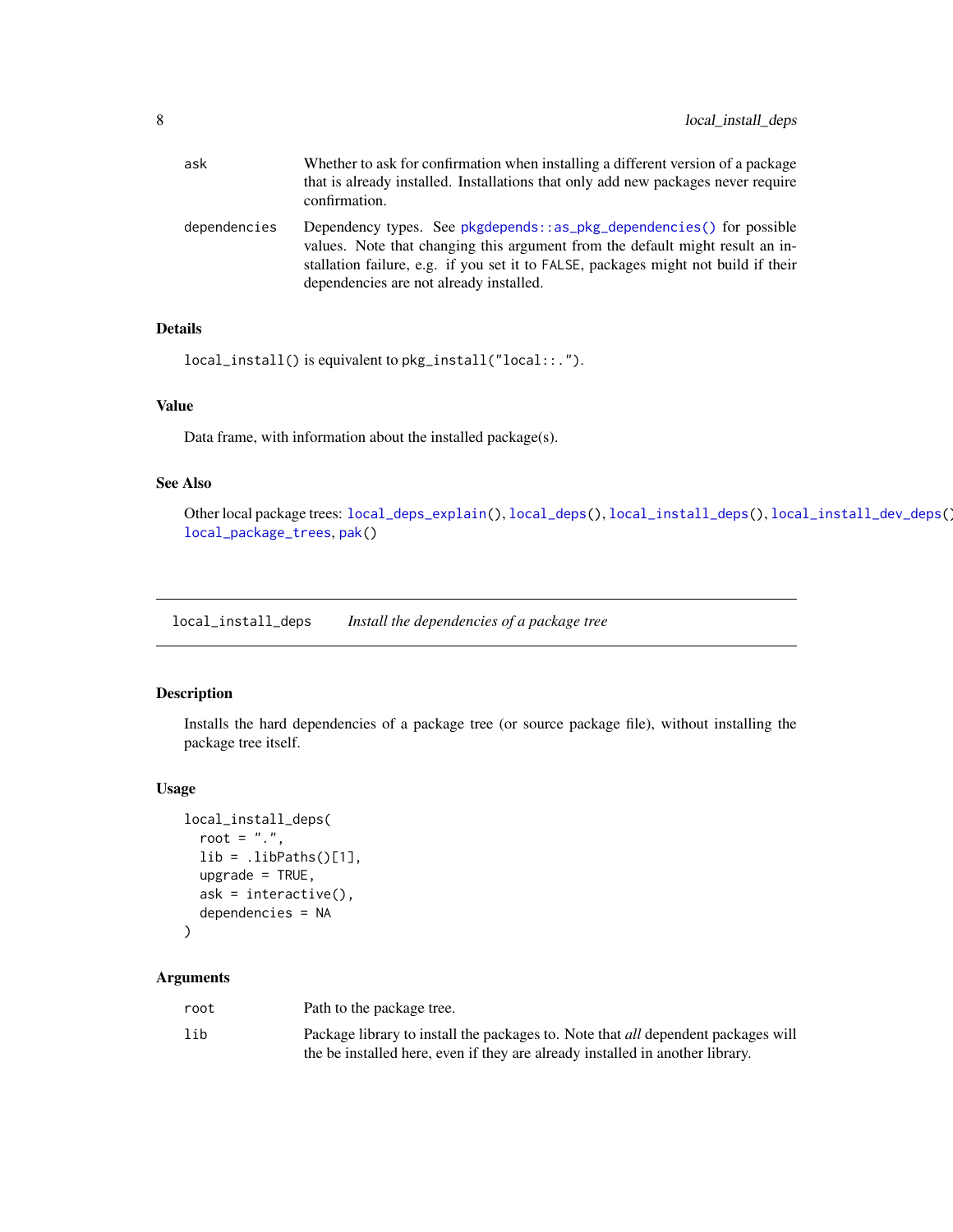<span id="page-8-0"></span>

| upgrade      | When FALSE, the default, does the minimum amount of work to give you the<br>latest version of pkg. It will only upgrade packages if pkg or one of its explicitly<br>requires a higher version than what you currently have.<br>When upgrade = TRUE, will do ensure that you have the latest version of pkg<br>and all its dependencies. |
|--------------|-----------------------------------------------------------------------------------------------------------------------------------------------------------------------------------------------------------------------------------------------------------------------------------------------------------------------------------------|
| ask          | Whether to ask for confirmation when installing a different version of a package<br>that is already installed. Installations that only add new packages never require<br>confirmation.                                                                                                                                                  |
| dependencies | Dependency types. See pkgdepends::as_pkg_dependencies() for possible<br>values. Note that changing this argument from the default might result an in-<br>stallation failure, e.g. if you set it to FALSE, packages might not build if their<br>dependencies are not already installed.                                                  |

## Details

Note that development (and optional) dependencies, under Suggests in DESCRIPTION, are not installed. If you want to install them as well, use [local\\_install\\_dev\\_deps\(\)](#page-8-1).

#### Value

Data frame, with information about the installed package(s).

## See Also

Other local package trees: [local\\_deps\\_explain\(](#page-5-1)), [local\\_deps\(](#page-5-2)), [local\\_install\\_dev\\_deps\(](#page-8-1)), [local\\_install\(](#page-6-1)), [local\\_package\\_trees](#page-9-1), [pak\(](#page-14-1))

<span id="page-8-1"></span>local\_install\_dev\_deps

*Install all dependencies of a package tree*

#### Description

Installs all dependencies of a package tree (or source package file), without installing the package tree itself. It installs the development dependencies as well, specified in the Suggests field of DESCRIPTION.

#### Usage

```
local_install_dev_deps(
  root = ".''.lib = .libPaths()[1],
 upgrade = TRUE,
 ask = interactive(),
  dependencies = TRUE
)
```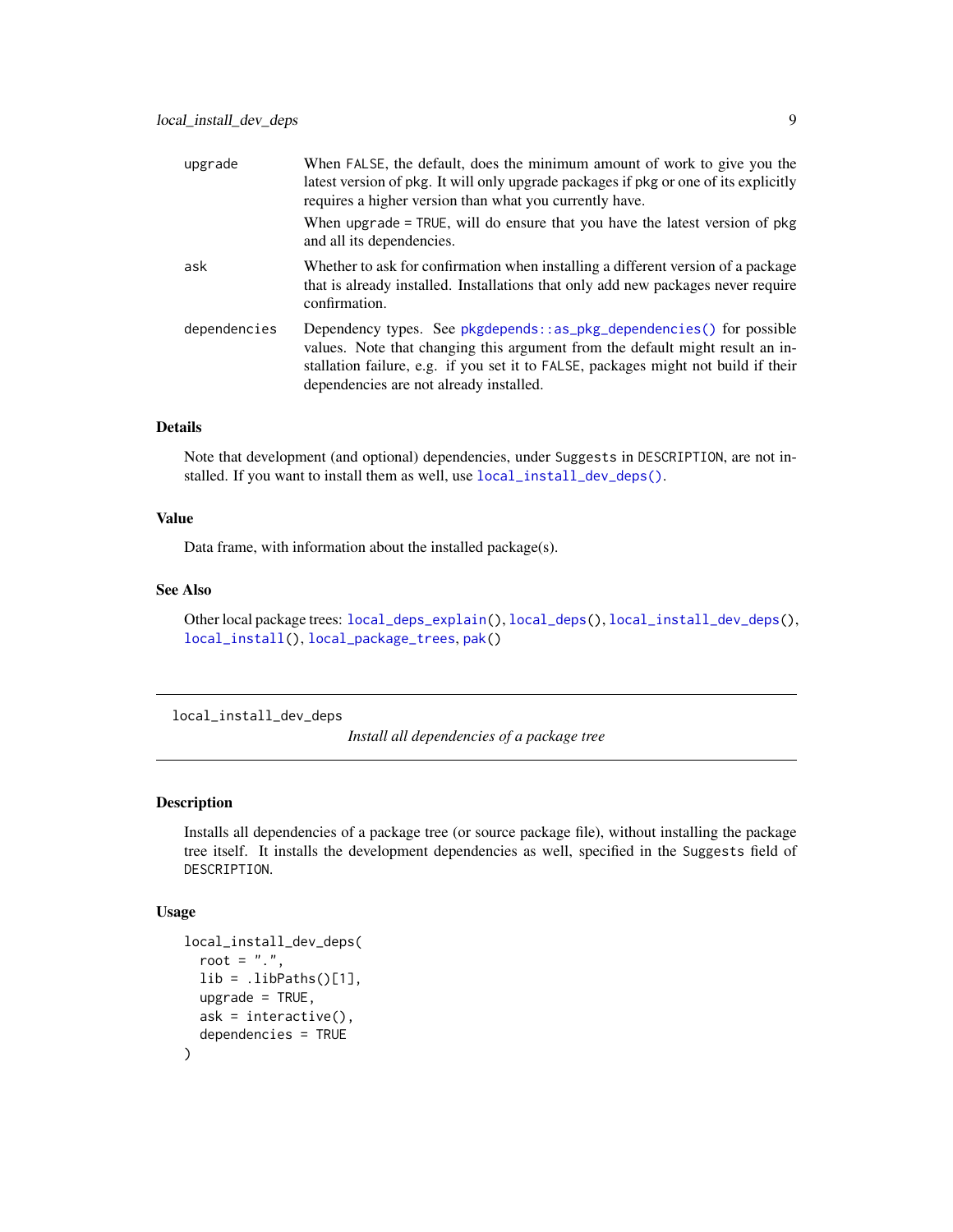#### <span id="page-9-0"></span>**Arguments**

| root         | Path to the package tree.                                                                                                                                                                                                                                                                                                               |
|--------------|-----------------------------------------------------------------------------------------------------------------------------------------------------------------------------------------------------------------------------------------------------------------------------------------------------------------------------------------|
| lib          | Package library to install the packages to. Note that <i>all</i> dependent packages will<br>the be installed here, even if they are already installed in another library.                                                                                                                                                               |
| upgrade      | When FALSE, the default, does the minimum amount of work to give you the<br>latest version of pkg. It will only upgrade packages if pkg or one of its explicitly<br>requires a higher version than what you currently have.<br>When upgrade = TRUE, will do ensure that you have the latest version of pkg<br>and all its dependencies. |
| ask          | Whether to ask for confirmation when installing a different version of a package<br>that is already installed. Installations that only add new packages never require<br>confirmation.                                                                                                                                                  |
| dependencies | Dependency types. See pkgdepends::as_pkg_dependencies() for possible<br>values. Note that changing this argument from the default might result an in-<br>stallation failure, e.g. if you set it to FALSE, packages might not build if their<br>dependencies are not already installed.                                                  |

#### See Also

Other local package trees: [local\\_deps\\_explain\(](#page-5-1)), [local\\_deps\(](#page-5-2)), [local\\_install\\_deps\(](#page-7-1)), [local\\_install\(](#page-6-1)), [local\\_package\\_trees](#page-9-1), [pak\(](#page-14-1))

<span id="page-9-1"></span>local\_package\_trees *Local package trees*

#### Description

pak can install packages from local package trees. This is convenient for package development. See the following functions:

- [local\\_install\(\)](#page-6-1) installs a package from a package tree and all of its (hard) dependencies (i.e. Includes, Depends, LinkingTo.
- [local\\_install\\_deps\(\)](#page-7-1) installs all hard dependencies of a package.
- [local\\_install\\_dev\\_deps\(\)](#page-8-1) installs all hard and soft dependencies of a package. This function is intended for active package development.

#### Details

Note that the last two functions do not install the package in the specified package tree itself, only its dependencies. This is convenient if the package itself is loaded via some other means, e.g. devtools::load\_all(), for development.

## See Also

Other local package trees: [local\\_deps\\_explain\(](#page-5-1)), [local\\_deps\(](#page-5-2)), [local\\_install\\_deps\(](#page-7-1)), [local\\_install\\_dev\\_deps\(](#page-8-1)), [local\\_install\(](#page-6-1)), [pak\(](#page-14-1))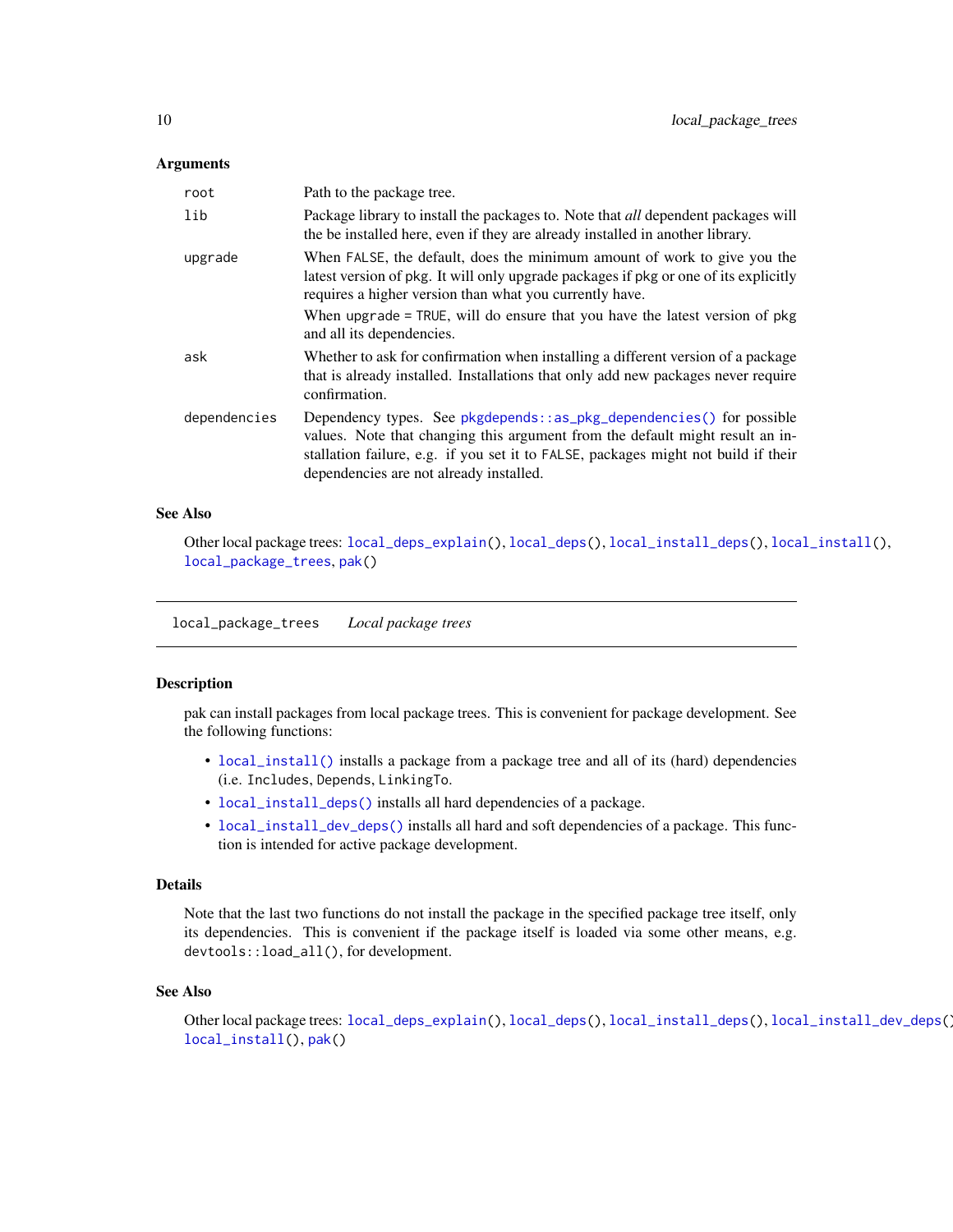<span id="page-10-0"></span>local\_system\_requirements

*Query system requirements*

## Description

Returns a character vector of commands to run that will install system requirements for the queried operating system.

local\_system\_requirements() queries system requirements for a dev package (and its dependencies) given its root path.

pkg\_system\_requirements() queries system requirements for existing packages (and their dependencies).

## Usage

```
local_system_requirements(
 os = NULL,os_release = NULL,
 root = ".".execute = FALSE,
 sudo = execute,
 echo = FALSE
)
pkg_system_requirements(
 package,
 os = NULL,os_release = NULL,
 execute = FALSE,
 sudo = execute,
 echo = FALSE
)
```
## Arguments

| os.os_release | The operating system and operating system release version, e.g. "ubuntu", "de-<br>bian", "centos", "redhat". See https://github.com/rstudio/r-system-requirements#<br>operating-systems for all full list of supported operating systems.<br>If NULL, the default, these will be looked up using $distro::distro()$ . |
|---------------|-----------------------------------------------------------------------------------------------------------------------------------------------------------------------------------------------------------------------------------------------------------------------------------------------------------------------|
| root          | Path to the package tree.                                                                                                                                                                                                                                                                                             |
| execute, sudo | If execute is TRUE, pak will execute the system commands (if any). If sudo is<br>TRUE, pak will prepend the commands with sudo.                                                                                                                                                                                       |
| echo          | If echo is TRUE and execute is TRUE, echo the command output.                                                                                                                                                                                                                                                         |
| package       | Package names to lookup system requirements for.                                                                                                                                                                                                                                                                      |
|               |                                                                                                                                                                                                                                                                                                                       |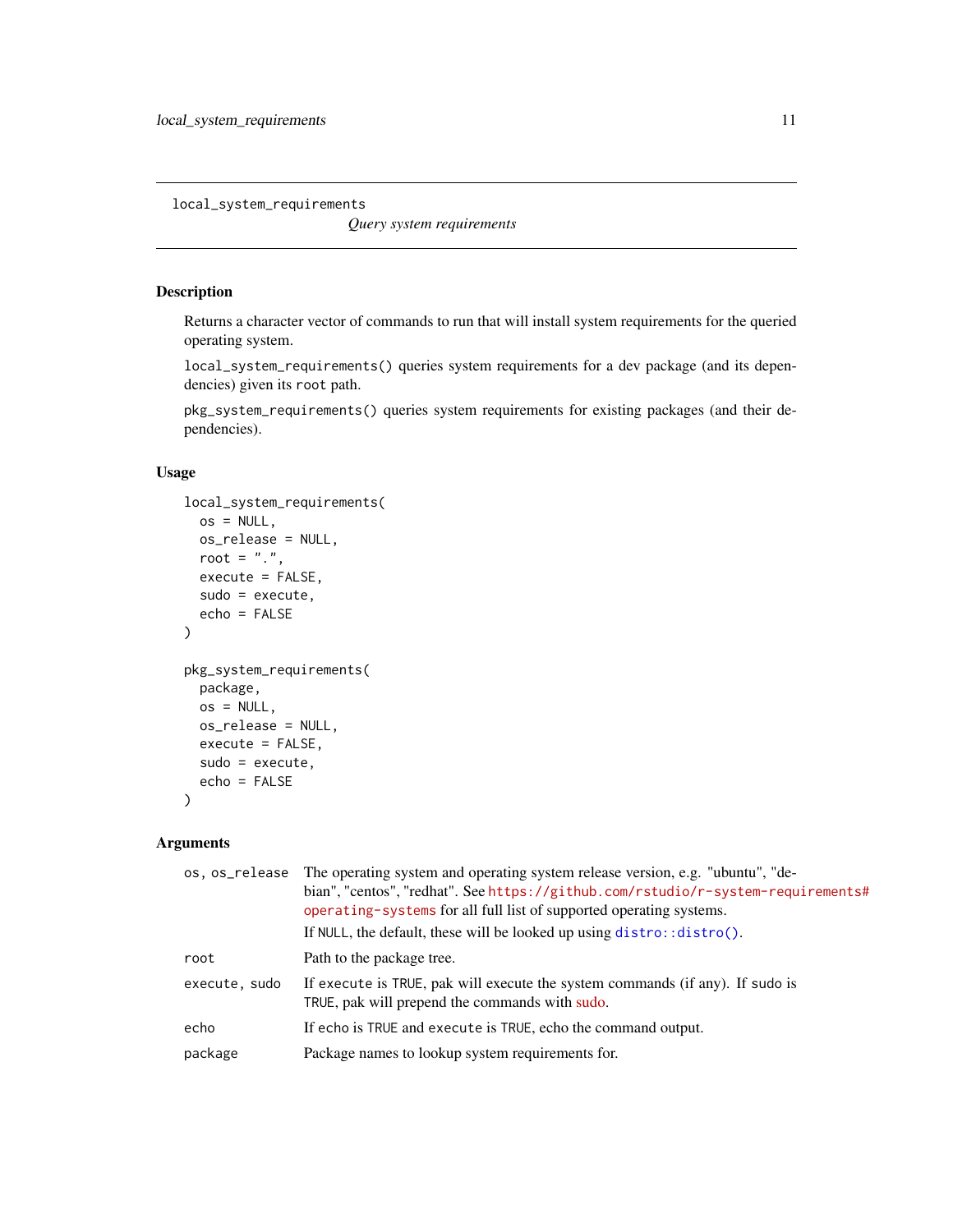## <span id="page-11-0"></span>Value

A character vector of commands needed to install the system requirements for the package.

## Examples

```
local_system_requirements("ubuntu", "20.04")
```

```
pkg_system_requirements("pak", "ubuntu", "20.04")
pkg_system_requirements("pak", "redhat", "7")
pkg_system_requirements("config", "ubuntu", "20.04") # no sys reqs
pkg_system_requirements("curl", "ubuntu", "20.04")
pkg_system_requirements("git2r", "ubuntu", "20.04")
pkg_system_requirements(c("config", "git2r", "curl"), "ubuntu", "20.04")
# queried packages must exist
pkg_system_requirements("iDontExist", "ubuntu", "20.04")
pkg_system_requirements(c("curl", "iDontExist"), "ubuntu", "20.04")
```
<span id="page-11-1"></span>lockfile\_create *Create a lock file*

#### Description

The lock file can be used later, possibly in a new R session, to carry out the installation of the dependencies, with [lockfile\\_install\(\)](#page-12-1).

#### Usage

```
lockfile_create(
 pkg = "deps::."lockfile = "pkg.lock",
 lib = NULL,upgrade = FALSE,dependencies = NA
)
```
## Arguments

| pkg      | Package names or remote package specifications to install. See pak package<br>sources for details.                                                                        |  |
|----------|---------------------------------------------------------------------------------------------------------------------------------------------------------------------------|--|
| lockfile | Path to the lock file.                                                                                                                                                    |  |
| lib      | Package library to install the packages to. Note that <i>all</i> dependent packages will<br>the be installed here, even if they are already installed in another library. |  |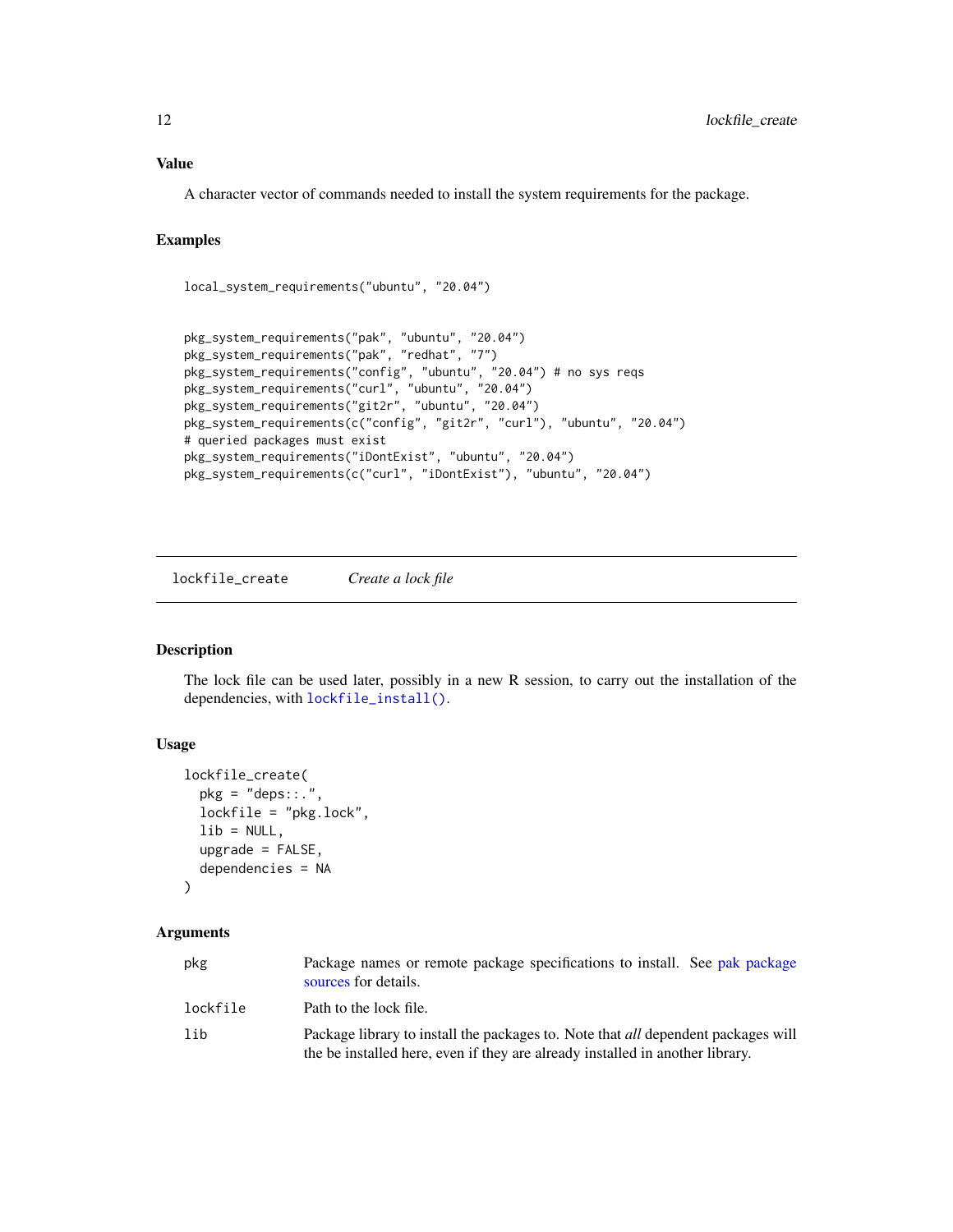<span id="page-12-0"></span>

| upgrade      | When FALSE, the default, does the minimum amount of work to give you the<br>latest version of pkg. It will only upgrade packages if pkg or one of its explicitly<br>requires a higher version than what you currently have.                                                            |
|--------------|----------------------------------------------------------------------------------------------------------------------------------------------------------------------------------------------------------------------------------------------------------------------------------------|
|              | When upgrade = TRUE, will do ensure that you have the latest version of pkg<br>and all its dependencies.                                                                                                                                                                               |
| dependencies | Dependency types. See pkgdepends::as_pkg_dependencies() for possible<br>values. Note that changing this argument from the default might result an in-<br>stallation failure, e.g. if you set it to FALSE, packages might not build if their<br>dependencies are not already installed. |

## Details

Note, since the URLs of CRAN and most CRAN-like repositories change over time, in practice you cannot use the lock file *much* later. For example, binary packages of older package version might be deleted from the repository, breaking the URLs in the lock file.

Currently the intended use case of lock files in on CI systems, to facilitate caching. The (hash of the) lock file provides a good key for caching systems.

## See Also

Other lock files: [lockfile\\_install\(](#page-12-1))

<span id="page-12-1"></span>lockfile\_install *Install packages based on a lock file*

## Description

Install a lock file that was created with [lockfile\\_create\(\)](#page-11-1).

#### Usage

lockfile\_install(lockfile = "pkg.lock", lib = .libPaths()[1], update = TRUE)

## Arguments

| lockfile | Path to the lock file.                                                              |
|----------|-------------------------------------------------------------------------------------|
| lib      | Library to carry out the installation on.                                           |
| update   | Whether to online install the packages that either not installed in 1 ib, or a dif- |
|          | ferent version is installed for them.                                               |

## See Also

Other lock files: [lockfile\\_create\(](#page-11-1))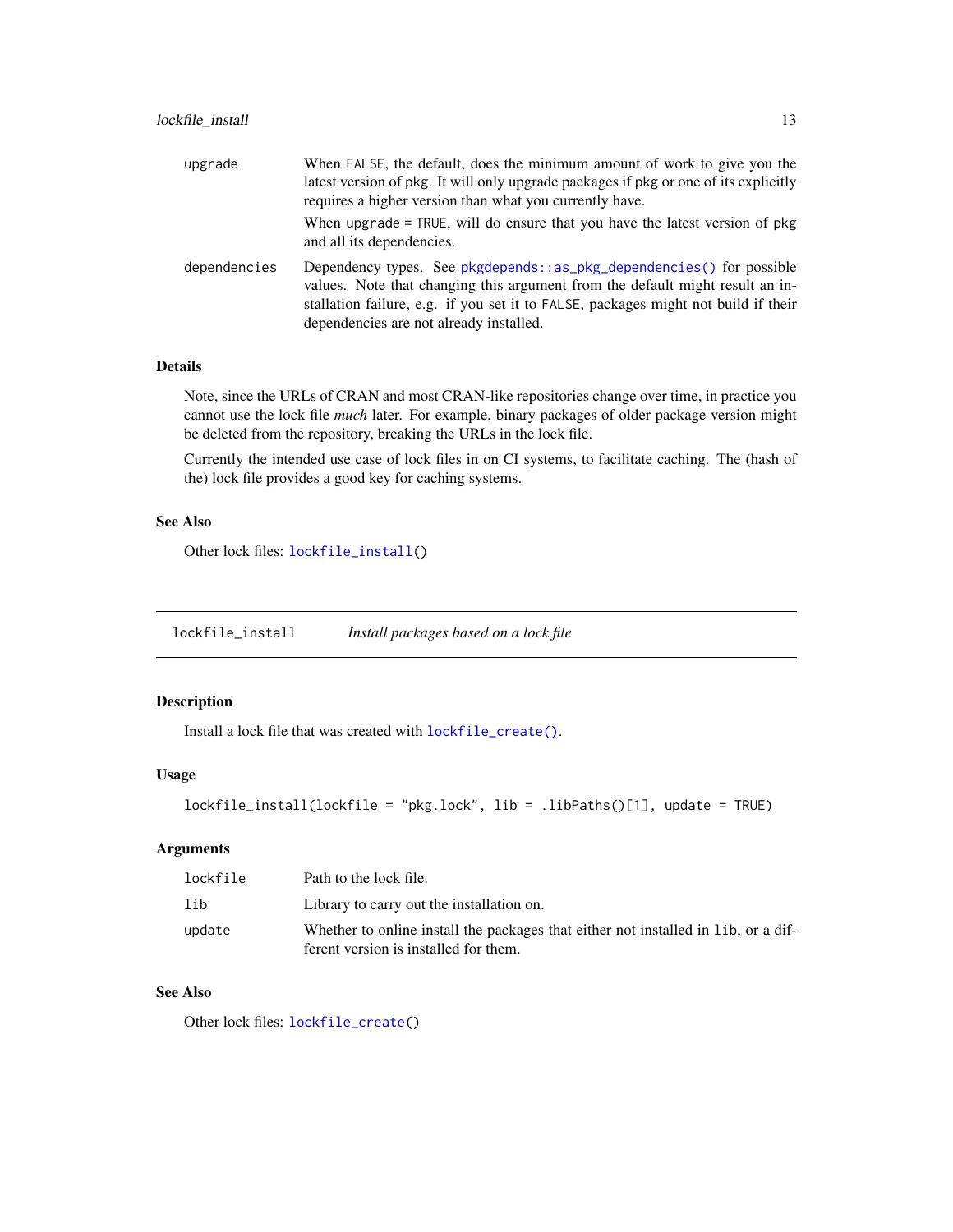<span id="page-13-0"></span>

Various utilities to inspect, update and clean the metadata cache. See the pkgcache package if you need for control over the metadata cache.

#### Usage

```
meta_summary()
meta_list(pkg = NULL)
meta_update()
meta_clean(force = FALSE)
```
#### Arguments

| pkg   | Package names, if specified then only entries for pkg are returned. |
|-------|---------------------------------------------------------------------|
| force | If FALSE, then pak will ask for confirmation.                       |

#### Details

meta\_summary() returns a summary of the metadata cache.

meta\_list() lists all (or some) packages in the metadata database.

meta\_update() updates the metadata database. You don't normally need to call this function manually, because all pak functions (e.g. [pkg\\_install\(\)](#page-24-1), [pkg\\_download\(\)](#page-23-1), etc.) call it automatically, to make sure that they use the latest available metadata.

meta\_clean() deletes the whole metadata DB.

#### Value

meta\_summary() returns a list with entries:

- cachepath: absolute path of the metadata cache.
- current\_db: the file that contains the current metadata database. It is currently an RDS file, but this might change in the future.
- raw\_files: the files that are the downloaded PACKAGES\* files.
- db\_files: all metadata database files.
- size: total size of the metadata cache.

meta\_list() returns a data frame of all available packages in the configured repositories.

meta\_update() returns nothing.

meta\_clean() returns nothing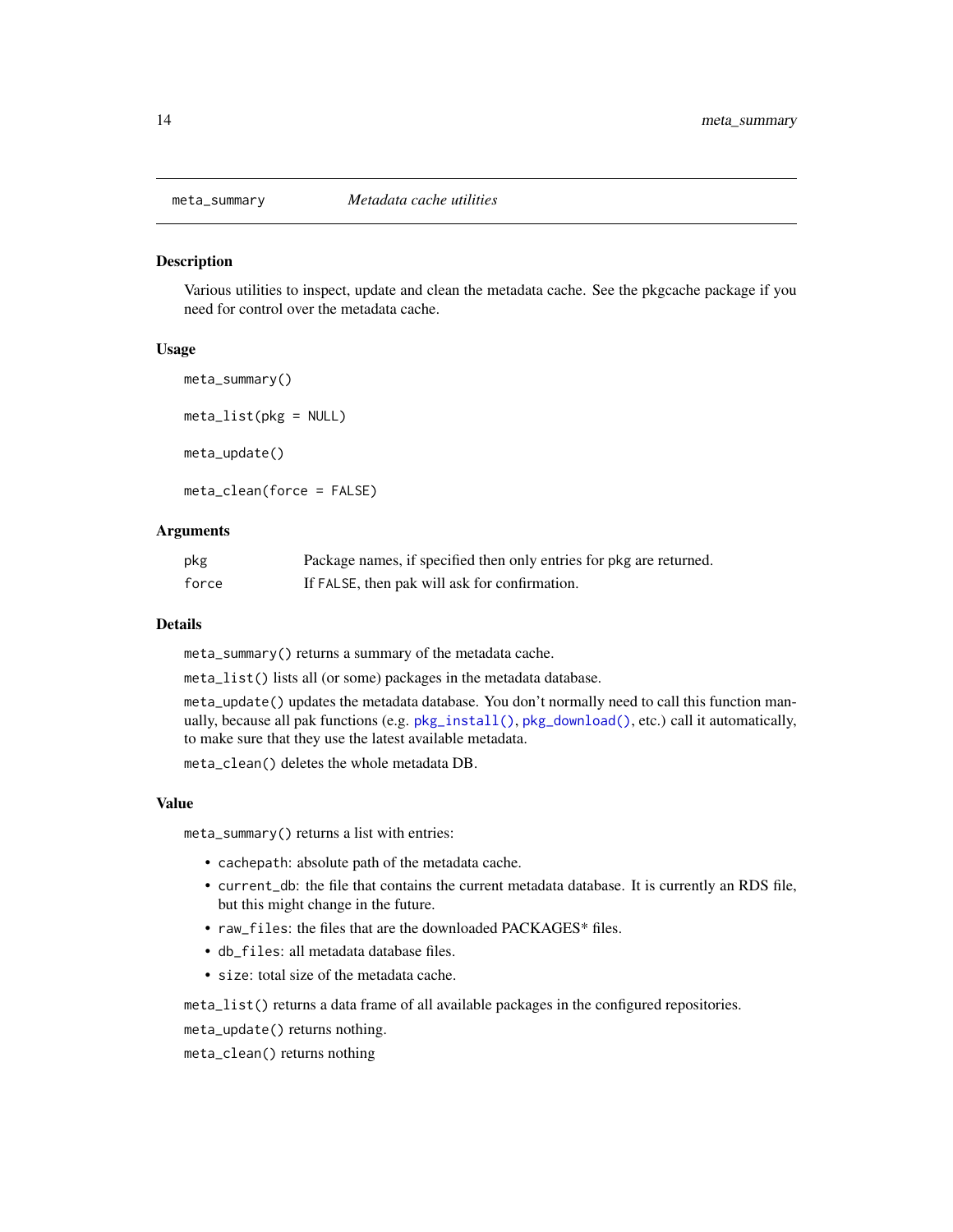#### <span id="page-14-0"></span>pak terminal para terminal para terminal para terminal para terminal para terminal para terminal para terminal

## Examples

```
# Metadata cache summary
meta_cummary()
# The current metadata DB
meta_list()
# Selected packages only
meta_list(pkg = c("shiny", "htmlwidgets"))
# Update the metadata DB
meta_update()
# Delete the metadata DB
meta_clean()
```
<span id="page-14-1"></span>pak *Install the required packages*

## Description

Install the specified packages, or the ones required by the package or project in the current working directory.

#### Usage

 $pak(pkg = NULL, ...)$ 

## Arguments

| pkg | Package names or remote package specifications to install. See pak package      |
|-----|---------------------------------------------------------------------------------|
|     | sources for details. If NULL, will install all development dependencies for the |
|     | current package.                                                                |

```
pkg_install()local_install_dev_deps().
```
#### Details

This is a convenience function:

- If you want to install some packages, it is easier to type than  $pkg\_install()$ .
- If you want to install all the packages that are needed for the development of a package or project, then it is easier to type than [local\\_install\\_dev\\_deps\(\)](#page-8-1).
- You don't need to remember two functions to install packages, just one.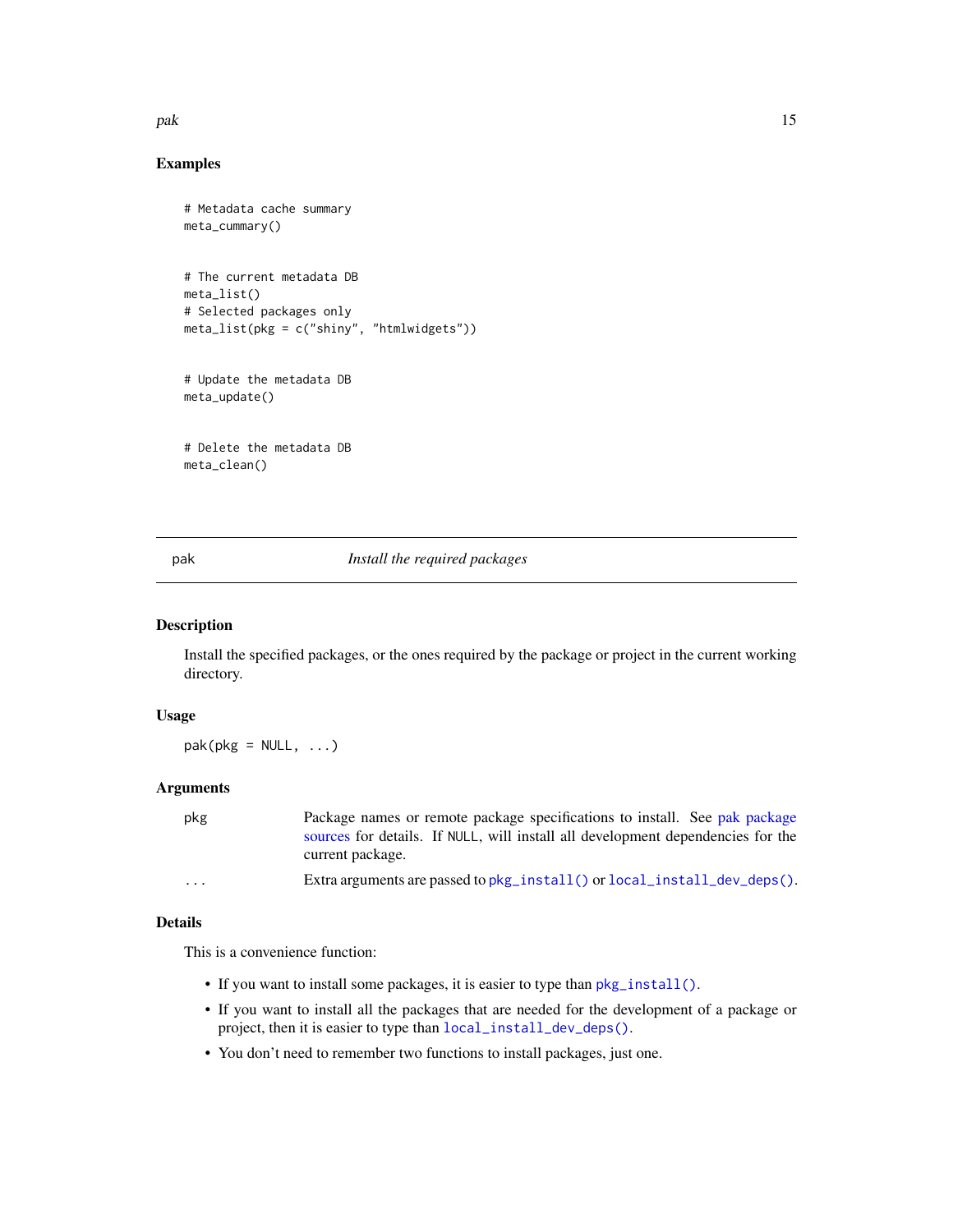## See Also

```
Other package functions: lib_status(), pak_package_sources, pkg_deps_tree(), pkg_deps(),
pkg_download(), pkg_install(), pkg_remove(), pkg_status()
```
Other local package trees: [local\\_deps\\_explain\(](#page-5-1)), [local\\_deps\(](#page-5-2)), [local\\_install\\_deps\(](#page-7-1)), [local\\_install\\_dev\\_deps\(](#page-8-1)), [local\\_install\(](#page-6-1)), [local\\_package\\_trees](#page-9-1)

<span id="page-15-1"></span>

pak\_cleanup *Clean up pak caches*

## Description

Clean up pak caches

## Usage

```
pak_cleanup(
  package_cache = TRUE,
  metadata_cache = TRUE,
  pak\_lib = TRUE,force = FALSE
\mathcal{L}
```
## Arguments

| package_cache | Whether to clean up the cache of package files.                                                                            |
|---------------|----------------------------------------------------------------------------------------------------------------------------|
|               | metadata_cache Whether to clean up the cache of package meta data.                                                         |
| pak_lib       | This argument is now deprecated and does nothing.                                                                          |
| force         | Do not ask for confirmation. Note that to use this function in non-interactive<br>mode, you have to specify force = FALSE. |

#### See Also

Other pak housekeeping: [pak\\_sitrep\(](#page-19-1))

<span id="page-15-0"></span>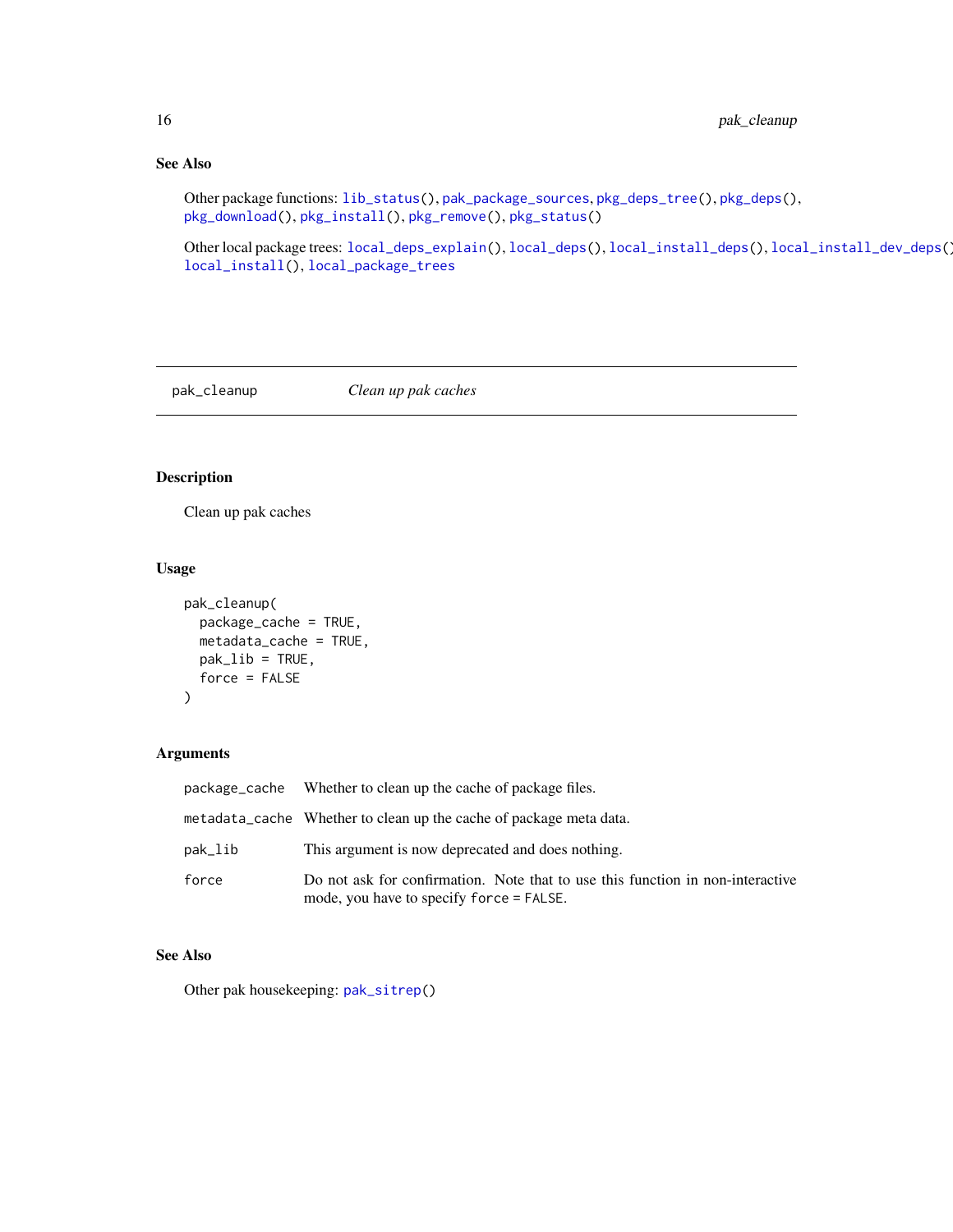<span id="page-16-0"></span>pak\_install\_extra *Install all optional dependencies of pak*

#### Description

These packages are not required for any pak functionality. They are recommended for some functions that return values that are best used with these packages. E.g. many functions return data frames, which are printed nicer is the pillar package is available.

#### Usage

pak\_install\_extra(upgrade = FALSE)

#### Arguments

upgrade Whether to install or upgrade to the latest versions of the optional packages.

#### Details

Currently only one package is optional: pillar.

<span id="page-16-1"></span>pak\_package\_sources *Package sources*

#### Description

Package sources

#### Standard packages

pak can install packages from various package sources. By default, a package name without the specification of its source, refers to a CRAN or Bioconductor package. pak calls these *standard* packages. For example:

```
## CRAN package
pkg_install("glue")
## BioC package
pkg_install("limma")
```
When considering a standard package, the calling version of R is used to determine the available source and binary packages on CRAN and the Bioconductor repositories.

The full specification of standard packages is simply

[standard::]<package>

If you know the exact source of the package, you can also write

cran:: < package> bioc:: < package>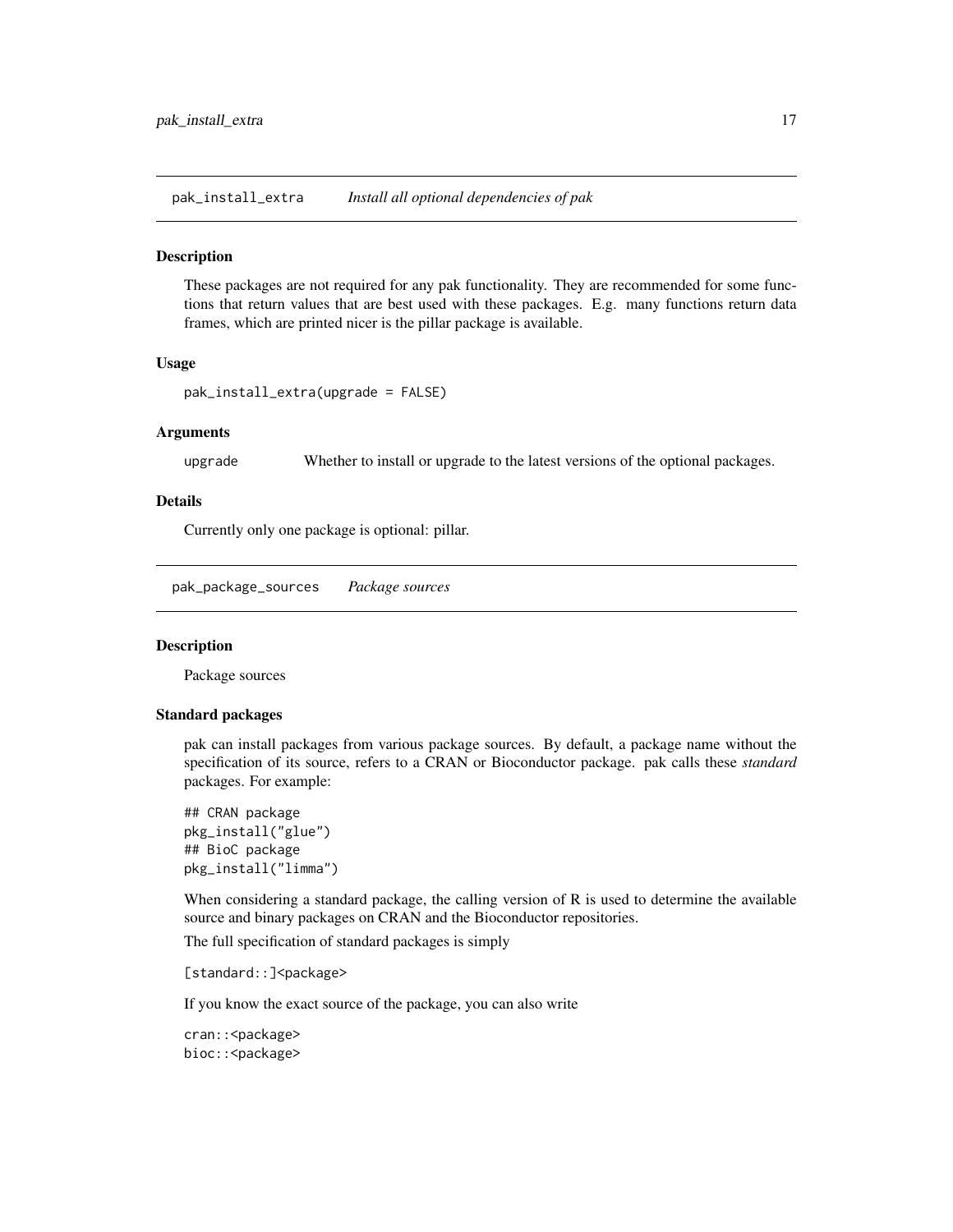#### GitHub packages

pak can install packages from GitHub repositories. Any package that is specified in the user/repo notation is taken to be a GitHub package. For example:

## Package from GitHub pkg\_install("r-lib/glue")

The full specification of GitHub packages is

```
[<package>=][github::]<username>/<repo>[/<subdir>]
    [@<committish> | #<pull> | @[*]release]
```
- <package> is the name of the package. If this is missing, the name of the package must match the name of the repository.
- <username>: GitHub user or organization name.
- <repo>: repository name.
- $\leq$  subdir>: If the R package is in a subdirectory within the repository.
- <commitish>: A branch name, git tag or SHA hash, to specify the branch, tag or commit to download or install.
- $\leq$  < pull request number, to install the branch that corresponds to a pull request.
- The @\*release string can be used to install the latest release.

#### Local package trees

pak can install packages from package trees. You can either use the [local\\_install\(\)](#page-6-1) function for this, or specify the local:: package source. E.g. these are equivalent:

```
local_install("/path/to/my/package")
pkg_install("local::/path/to/my/package")
```
The local:: form is handy if you want to mix it with other package specifications, e.g. to install a local package, and another standard package:

```
pkg_install(c("local://path/to/my/package", "testthat"))
```
#### The Remotes field

You can mark any regular dependency defined in the Depends, Imports, Suggests or Enhances fields as being installed from a remote location by adding the remote location to Remotes in your DESCRIPTION file. This will cause pak to download and install them from the specified location, instead of CRAN.

The remote dependencies specified in Remotes is a comma separated list of package sources:

```
Remotes: <pkg-source-1>, <pkg-source-2>, [ ... ]
```
Note that you will still need add the package to one of the regular dependency fields, i.e. Imports, Suggests, etc. Here is a concrete example that specifies the r-lib/glue package:

<span id="page-17-0"></span>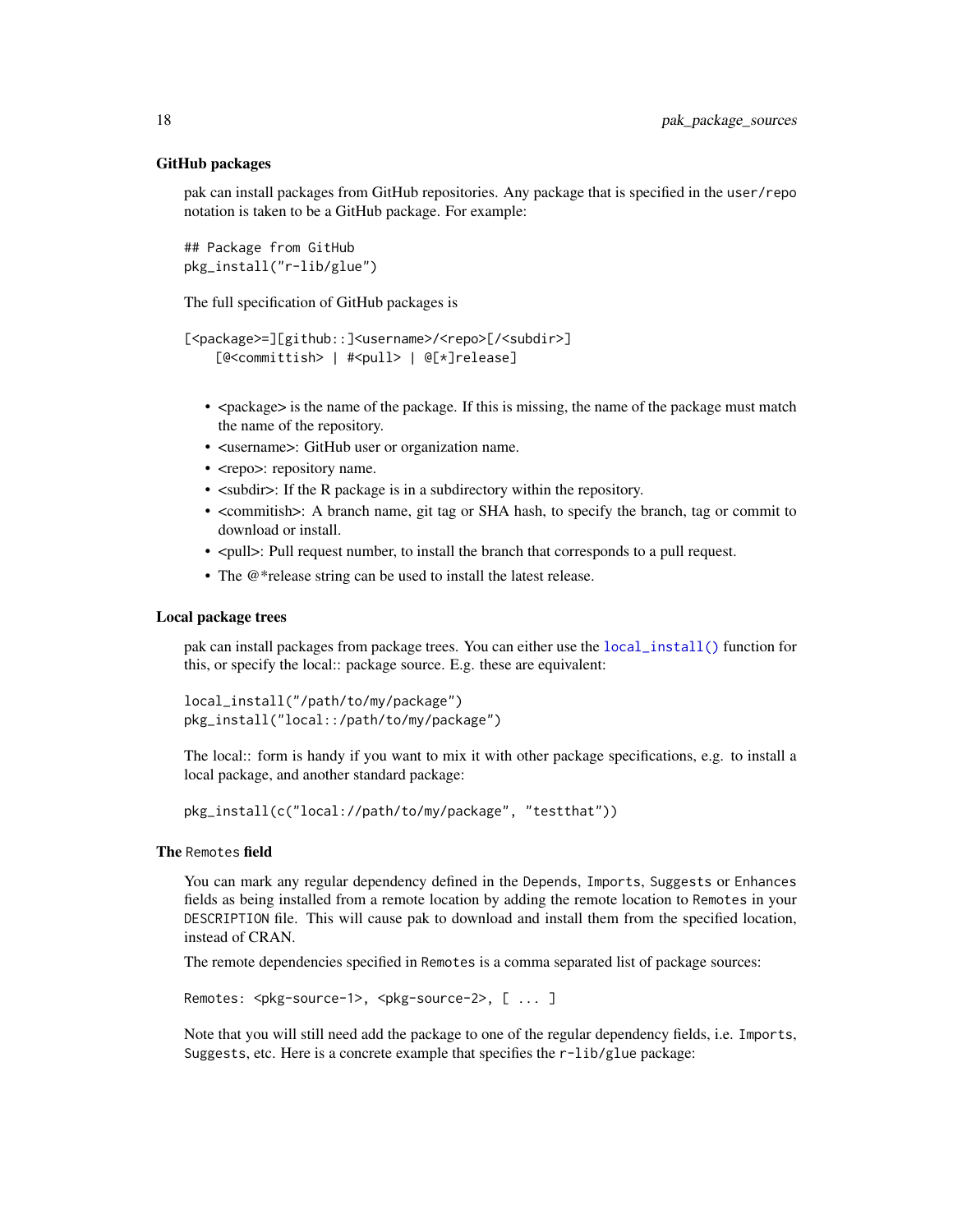```
Imports: glue
Remotes: r-lib/glue,
  r-lib/httr@v0.4,
 klutometis/roxygen#142,
  r-lib/testthat@c67018fa4970
```
The CRAN and Bioconductor repositories do not support the Remotes field, so you need to remove this field, before submitting your package to either of them.

#### The package dependency solver

pak contains a package dependency solver, that makes sure that the package source and version requirements of all packages are satisfied, before starting an installation. For CRAN and BioC packages this is usually automatic, because these repositories are generally in a consistent state. If packages depend on other other package sources, however, this is not the case.

Here is an example of a conflict detected:

```
> pak::pkg_install(c("r-lib/pkgcache@conflict", "r-lib/cli@message"))
Error: Cannot install packages:
  * Cannot install `r-lib/pkgcache@conflict`.
    - Cannot install dependency r-lib/cli@main
  * Cannot install `r-lib/cli@main`.
- Conflicts r-lib/cli@message
```
r-lib/pkgcache@conflict depends on the main branch of r-lib/cli, whereas, we explicitly requested the message branch. Since it cannot install both versions into a single library, pak quits.

When pak considers a package for installation, and the package is given with its name only, (e.g. as a dependency of another package), then the package may have *any* package source. This is necessary, because one R package library may contain only at most one version of a package with a given name.

pak's behavior is best explained via an example. Assume that you are installing a local package (see below), e.g. local::., and the local package depends on pkgA and user/pkgB, the latter being a package from GitHub (see below), and that pkgA also depends on pkgB. Now pak must install pkgB *and* user/pkgB. In this case pak interprets pkgB as a package from any package source, instead of a standard package, so installing user/pkgB satisfies both requirements.

Note that that cran::pkgB and user/pkgB requirements result a conflict that pak cannot resolve. This is because the first one *must* be a CRAN package, and the second one *must* be a GitHub package, and two different packages with the same cannot be installed into an R package library.

## See Also

Other package functions: [lib\\_status\(](#page-4-1)), [pak\(](#page-14-1)), [pkg\\_deps\\_tree\(](#page-22-1)), [pkg\\_deps\(](#page-20-1)), [pkg\\_download\(](#page-23-1)), [pkg\\_install\(](#page-24-1)), [pkg\\_remove\(](#page-26-1)), [pkg\\_status\(](#page-28-1))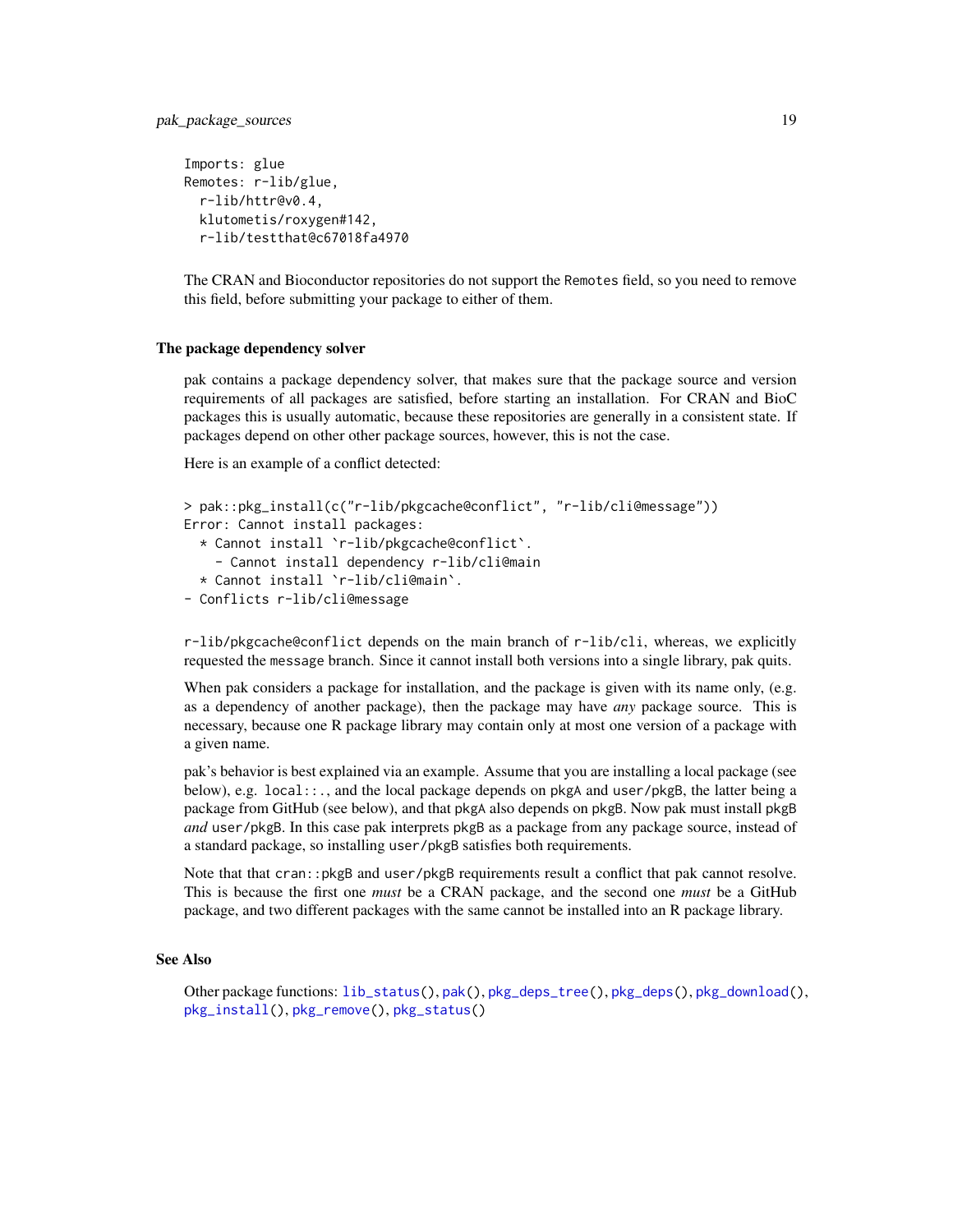<span id="page-19-0"></span>

This function is deprecated and does nothing. Recent versions of pak do not need a pak\_setup() call.

#### Usage

```
pak_setup(mode = c("auto", "download", "copy"), quiet = FALSE)
```
## Arguments

| mode  | Where to get the packages from. "download" will try to download them from           |
|-------|-------------------------------------------------------------------------------------|
|       | CRAN. "copy" will try to copy them from your current "regular" package li-          |
|       | brary. "auto" will try to copy first, and if that fails, then it tries to download. |
| quiet | Whether to omit messages.                                                           |

#### Value

The path to the private library, invisibly.

<span id="page-19-1"></span>pak\_sitrep *pak SITuation REPort*

## Description

It prints

- pak version,
- the current library path,
- location of the private library,
- whether the pak private library exists,
- whether the pak private library is functional.

#### Usage

pak\_sitrep()

#### See Also

Other pak housekeeping: [pak\\_cleanup\(](#page-15-1))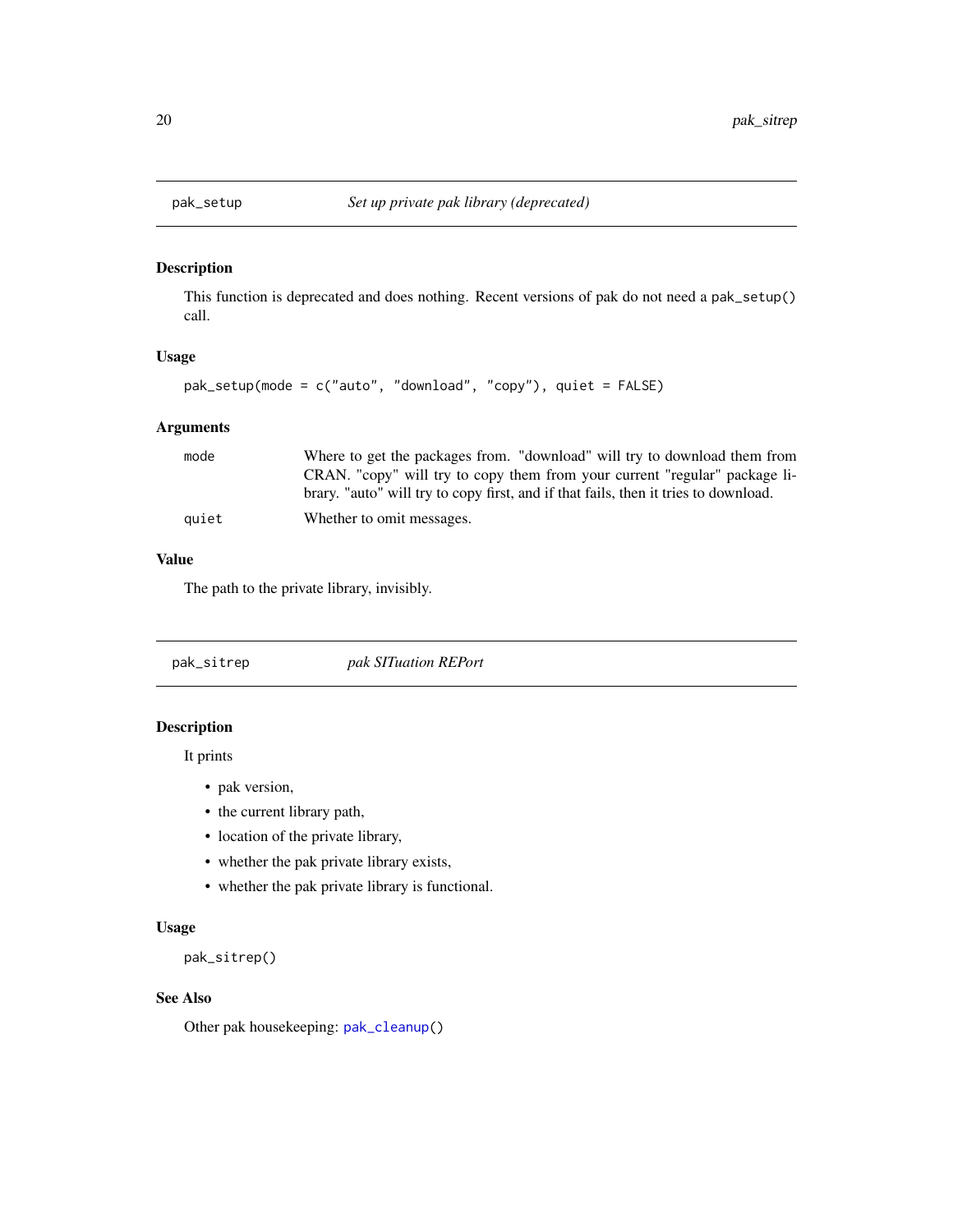<span id="page-20-0"></span>

Use this function to update the released or development version of pak.

## Usage

```
pak_update(force = FALSE, stream = c("auto", "stable", "rc", "devel"))
```
## Arguments

| force  | Whether to force an update, even if no newer version is available.                          |
|--------|---------------------------------------------------------------------------------------------|
| stream | Whether to update to the                                                                    |
|        | $\bullet$ "stable".                                                                         |
|        | • "rc" (release candidate) or                                                               |
|        | • "devel" (development) version.                                                            |
|        | • "auto" updates to the same stream as the current one.                                     |
|        | Often there is no release candidate version, then "rc" also installs the stable<br>version. |

## Value

Nothing.

<span id="page-20-1"></span>pkg\_deps *Look up the dependencies of a package*

## Description

Look up the dependencies of a package

## Usage

```
pkg_deps(pkg, upgrade = TRUE, dependencies = NA)
```
## Arguments

| pkg          | Package name or remote package specification to resolve.                        |
|--------------|---------------------------------------------------------------------------------|
| upgrade      | Whether to use the most recent available package versions.                      |
| dependencies | Dependency types. See pkgdepends::as_pkg_dependencies() for possible<br>values. |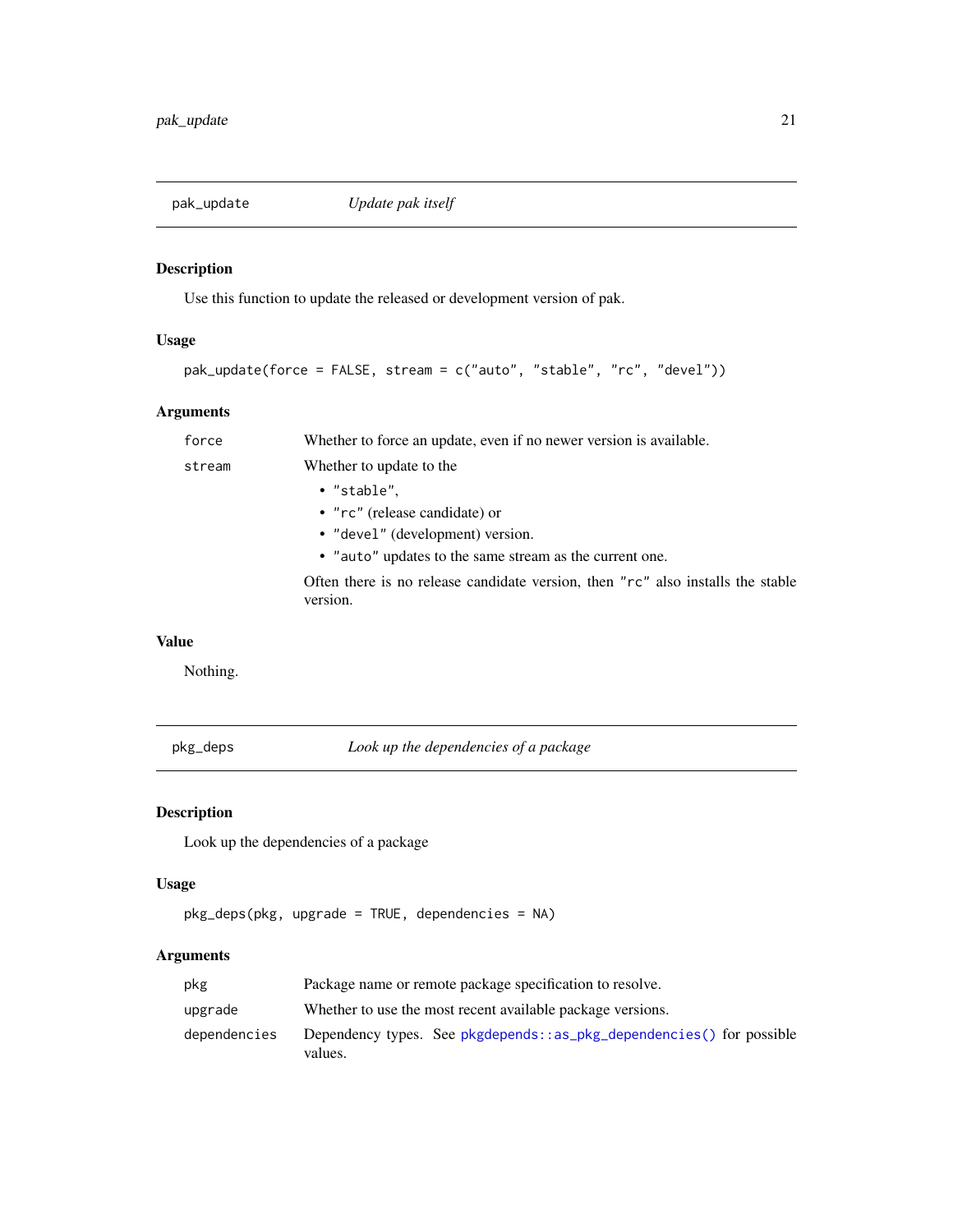## Value

A data frame.

## See Also

Other package functions: [lib\\_status\(](#page-4-1)), [pak\\_package\\_sources](#page-16-1), [pak\(](#page-14-1)), [pkg\\_deps\\_tree\(](#page-22-1)), [pkg\\_download\(](#page-23-1)), [pkg\\_install\(](#page-24-1)), [pkg\\_remove\(](#page-26-1)), [pkg\\_status\(](#page-28-1))

## Examples

```
pkg_deps("curl")
pkg_deps("r-lib/fs")
```
<span id="page-21-1"></span>pkg\_deps\_explain *Explain how a package depends on other packages*

#### Description

Extract dependency chains from pkg to deps.

#### Usage

```
pkg_deps_explain(pkg, deps, upgrade = TRUE, dependencies = NA)
```
#### Arguments

| pkg          | Package name or remote package specification.                                   |  |
|--------------|---------------------------------------------------------------------------------|--|
| deps         | Package names of the dependencies to explain.                                   |  |
| upgrade      | Whether to use the most recent available package versions.                      |  |
| dependencies | Dependency types. See pkgdepends::as_pkg_dependencies() for possible<br>values. |  |

#### Details

This function is similar to [pkg\\_deps\\_tree\(\)](#page-22-1), but its output is easier to read if you are only interested is certain packages (deps).

#### Value

A named list with a print method. First entries are the function arguments: pkg, deps, dependencies, the last one is paths and it contains the results in a named list, the names are the package names in deps.

<span id="page-21-0"></span>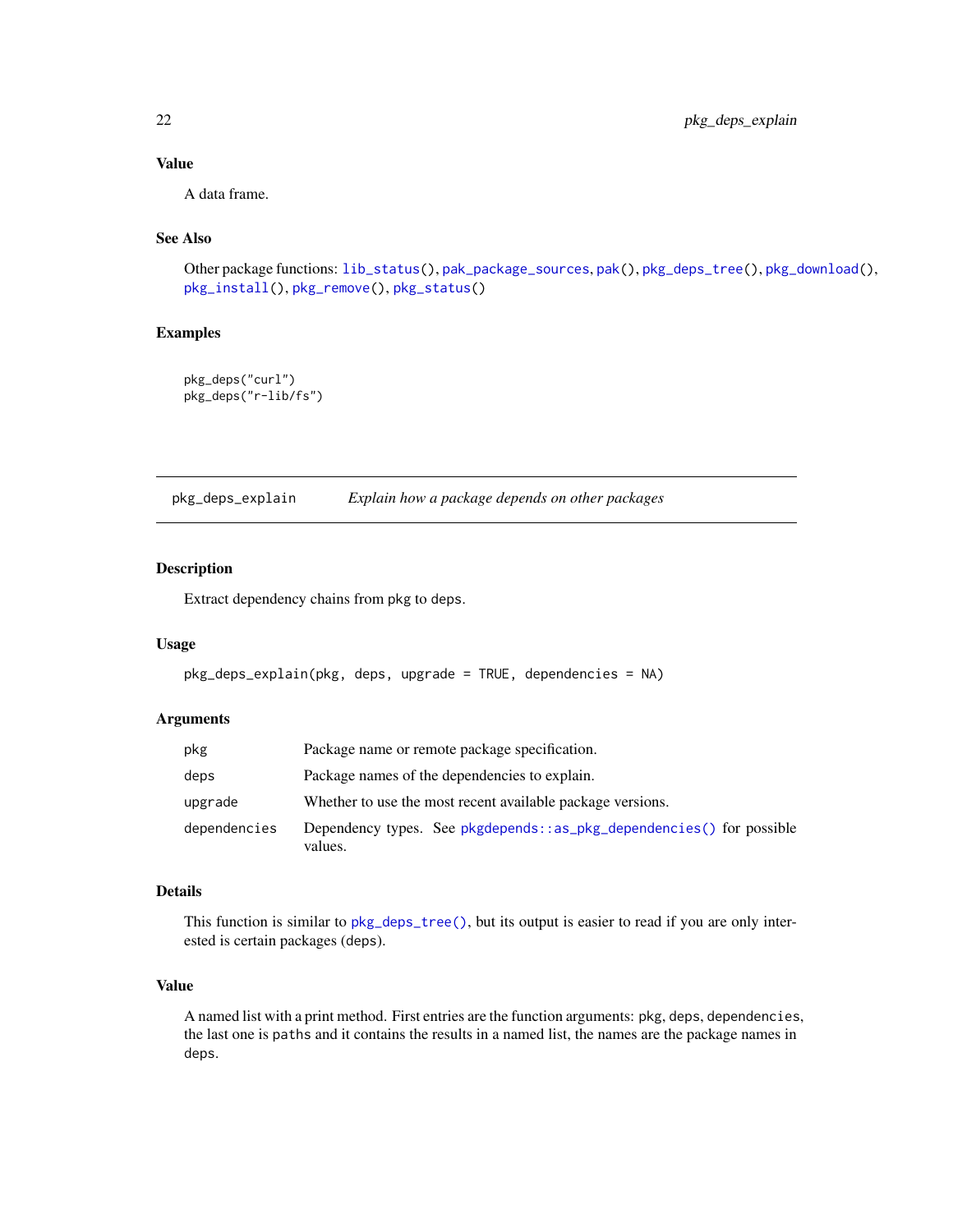## <span id="page-22-0"></span>pkg\_deps\_tree 23

#### Examples

```
## Not run:
# How does the GH version of usethis depend on cli and ps?
pkg_deps_explain("r-lib/usethis", c("cli", "ps"))
```
## End(Not run)

<span id="page-22-1"></span>pkg\_deps\_tree *Draw the dependency tree of a package*

## Description

Draw the dependency tree of a package

#### Usage

```
pkg_deps_tree(pkg, upgrade = TRUE, dependencies = NA)
```
## Arguments

| pkg          | Package name or remote package specification to resolve.                        |
|--------------|---------------------------------------------------------------------------------|
| upgrade      | Whether to use the most recent available package versions.                      |
| dependencies | Dependency types. See pkgdepends::as_pkg_dependencies() for possible<br>values. |

#### Value

The same data frame as [pkg\\_deps\(\)](#page-20-1), invisibly.

## See Also

Other package functions: [lib\\_status\(](#page-4-1)), [pak\\_package\\_sources](#page-16-1), [pak\(](#page-14-1)), [pkg\\_deps\(](#page-20-1)), [pkg\\_download\(](#page-23-1)), [pkg\\_install\(](#page-24-1)), [pkg\\_remove\(](#page-26-1)), [pkg\\_status\(](#page-28-1))

## Examples

```
pkg_deps_tree("dplyr")
pkg_deps_tree("r-lib/usethis")
```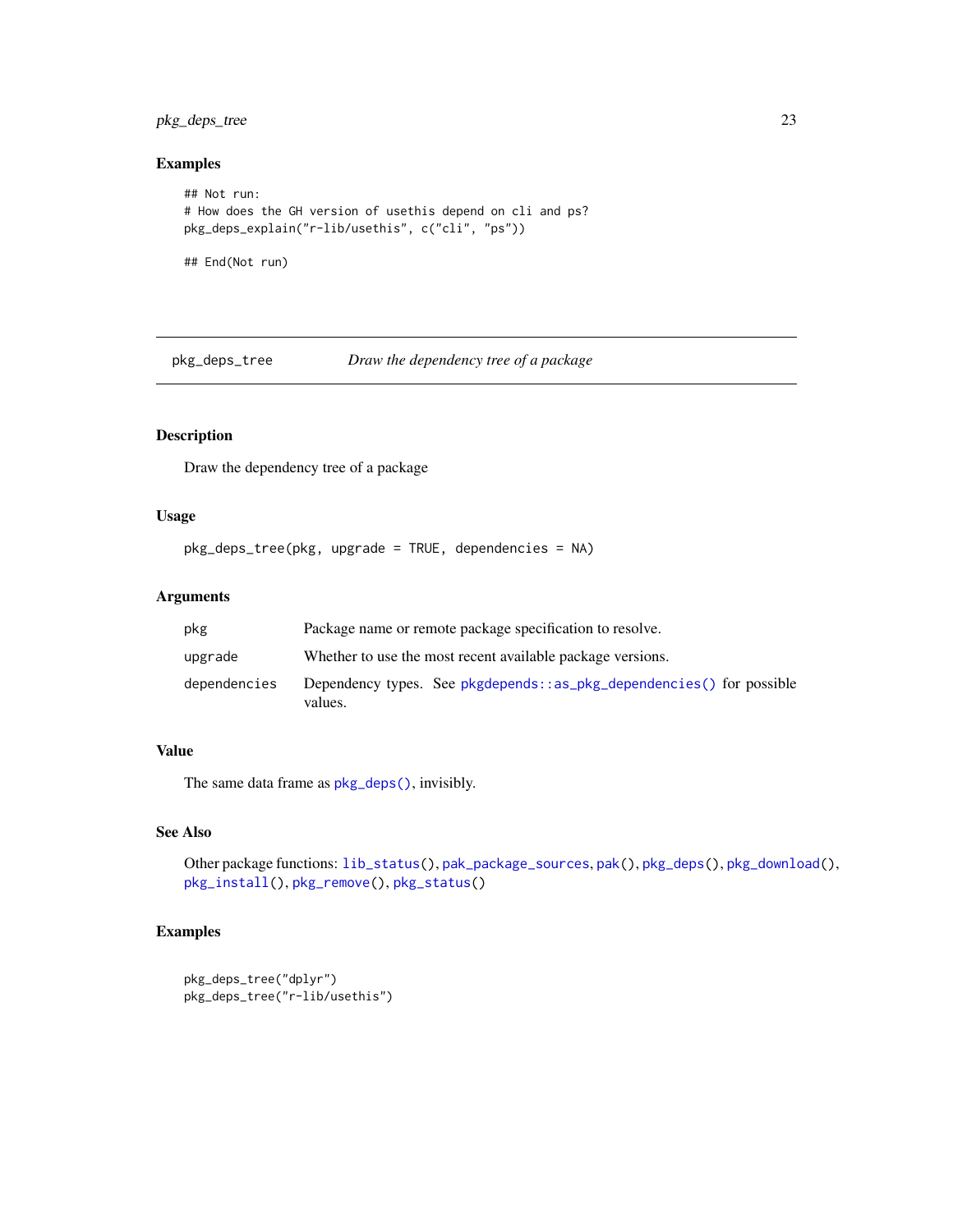<span id="page-23-1"></span><span id="page-23-0"></span>

Download a package and potentially its dependencies as well

## Usage

```
pkg_download(
  pkg,
  dest\_dir = "."dependencies = FALSE,
 platforms = NULL,
 r_versions = NULL
\lambda
```
## Arguments

| pkg          | Package names or remote package specifications to download.                                                                                             |
|--------------|---------------------------------------------------------------------------------------------------------------------------------------------------------|
| dest_dir     | Destination directory for the packages. If it does not exist, then it will be created.                                                                  |
| dependencies | Dependency types, to download the (recursive) dependencies of pkg as well.<br>See pkgdepends::as_pkg_dependencies() for possible values.                |
| platforms    | Types of binary or source packages to download. The default is the value of<br>pkgdepends::default_platforms().                                         |
| r_versions   | R version(s) to download packages for. (This does not matter for source pack-<br>ages, but it does for binaries.) It defaults to the current R version. |

## Value

Data frame with information about the downloaded packages, invisibly.

## See Also

```
Other package functions: lib_status(), pak_package_sources, pak(), pkg_deps_tree(), pkg_deps(),
pkg_install(), pkg_remove(), pkg_status()
```
## Examples

```
pkg_download("forcats")
pkg_download("r-lib/pak", platforms = "source")
```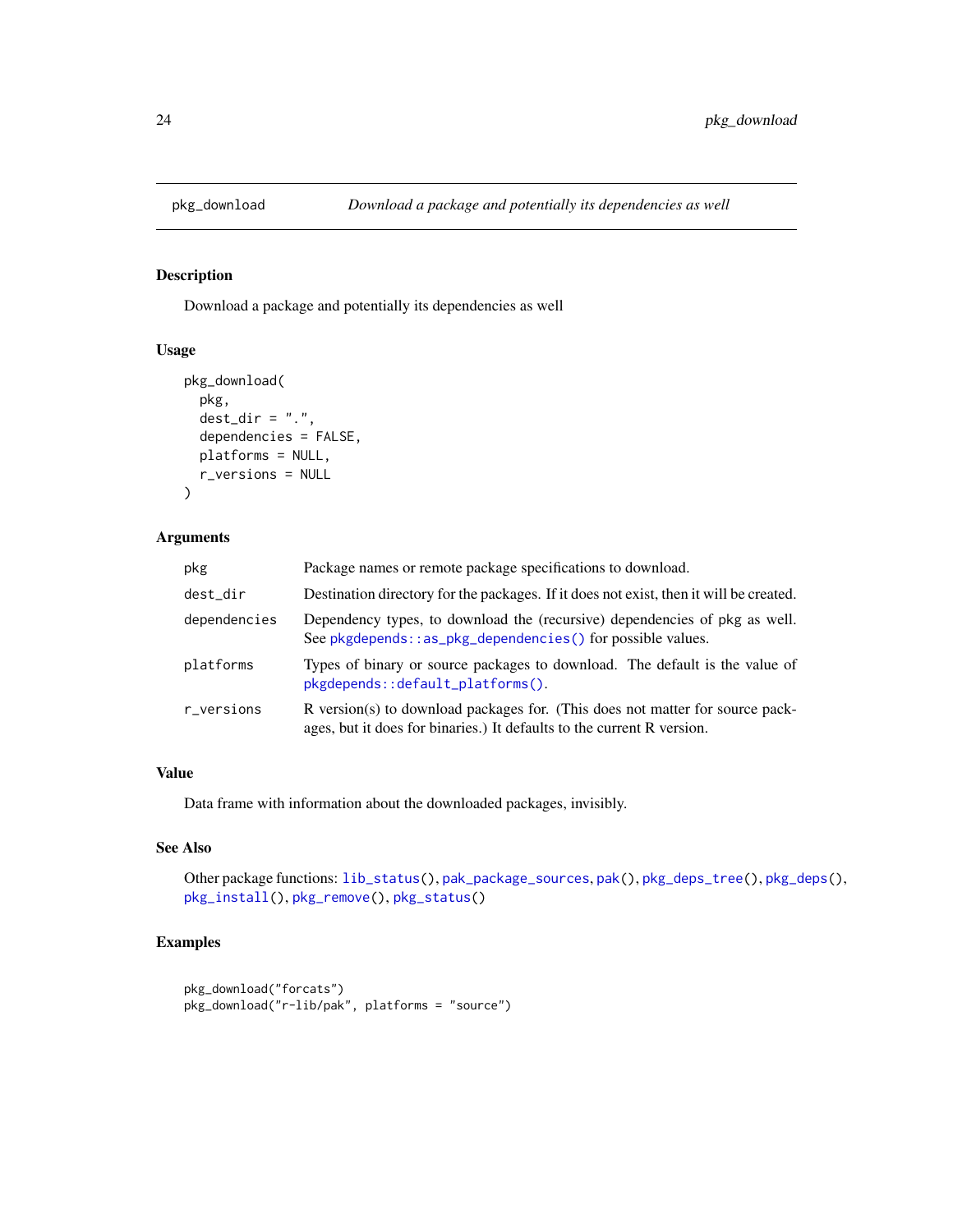<span id="page-24-0"></span>

Query the history of a package

## Usage

pkg\_history(pkg)

## Arguments

pkg Package name.

## Value

A data frame, with one row per package version.

<span id="page-24-1"></span>

| pkg_install | Install a package |
|-------------|-------------------|
|-------------|-------------------|

## Description

Install a package and its dependencies into a single package library.

## Usage

```
pkg_install(
 pkg,
  lib = .libPaths()[[1L]],
 upgrade = FALSE,
 ask = interactive(),
  dependencies = NA
)
```
## Arguments

| pkg | Package names or remote package specifications to install. See pak package<br>sources for details.                                                                        |
|-----|---------------------------------------------------------------------------------------------------------------------------------------------------------------------------|
| lih | Package library to install the packages to. Note that <i>all</i> dependent packages will<br>the be installed here, even if they are already installed in another library. |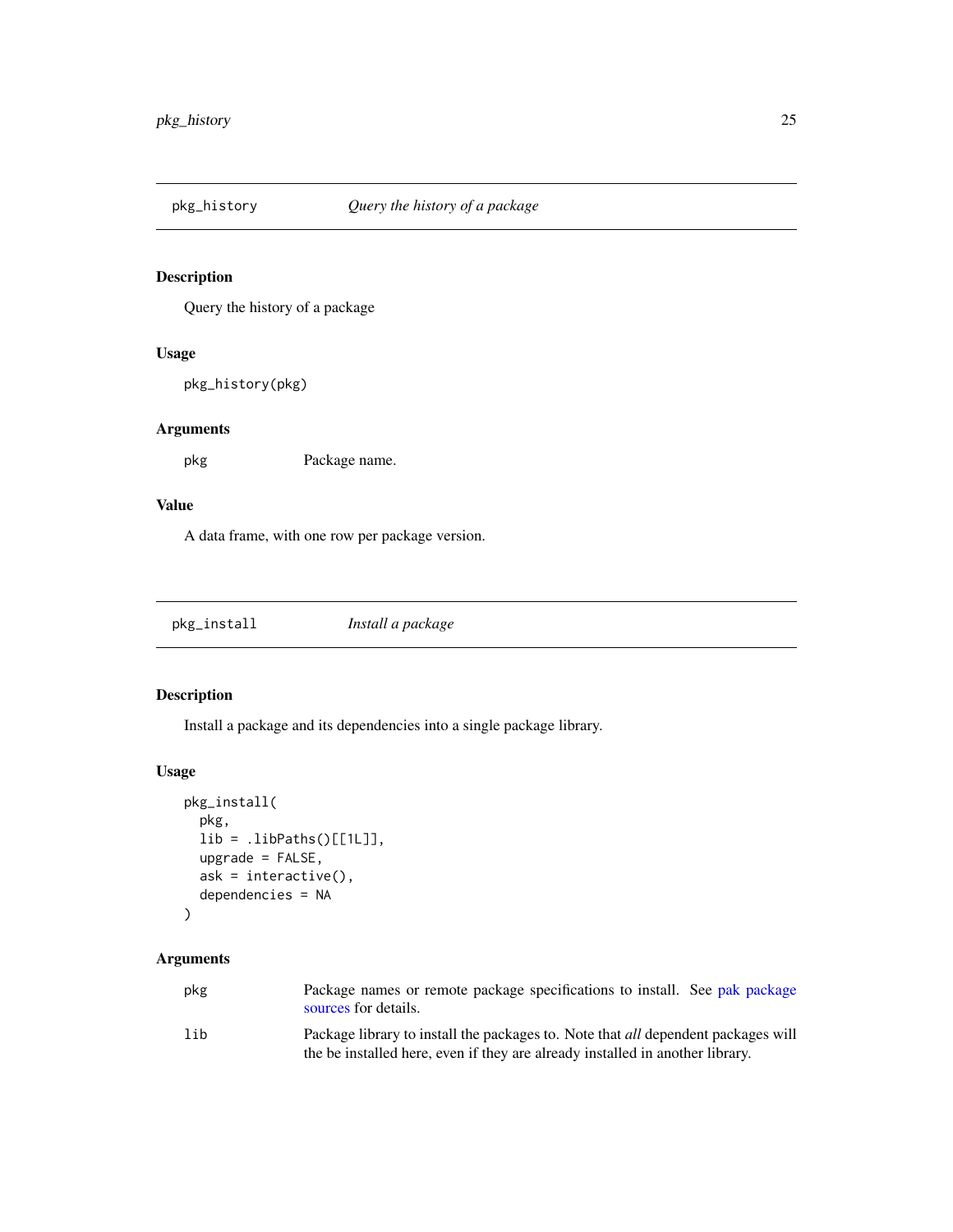<span id="page-25-0"></span>

| upgrade      | When FALSE, the default, does the minimum amount of work to give you the<br>latest version of pkg. It will only upgrade packages if pkg or one of its explicitly<br>requires a higher version than what you currently have.                                                            |
|--------------|----------------------------------------------------------------------------------------------------------------------------------------------------------------------------------------------------------------------------------------------------------------------------------------|
|              | When upgrade = TRUE, will do ensure that you have the latest version of pkg<br>and all its dependencies.                                                                                                                                                                               |
| ask          | Whether to ask for confirmation when installing a different version of a package<br>that is already installed. Installations that only add new packages never require<br>confirmation.                                                                                                 |
| dependencies | Dependency types. See pkgdepends::as_pkg_dependencies() for possible<br>values. Note that changing this argument from the default might result an in-<br>stallation failure, e.g. if you set it to FALSE, packages might not build if their<br>dependencies are not already installed. |

#### Value

(Invisibly) A data frame with information about the installed package(s).

## See Also

Other package functions: [lib\\_status\(](#page-4-1)), [pak\\_package\\_sources](#page-16-1), [pak\(](#page-14-1)), [pkg\\_deps\\_tree\(](#page-22-1)), [pkg\\_deps\(](#page-20-1)), [pkg\\_download\(](#page-23-1)), [pkg\\_remove\(](#page-26-1)), [pkg\\_status\(](#page-28-1))

#### Examples

```
## Not run:
pkg_install("dplyr")
# Upgrade dplyr and all its dependencies
pkg_install("dplyr", upgrade = TRUE)
# Install the development version of dplyr
pkg_install("tidyverse/dplyr")
# Switch back to the CRAN version. This will be fast because
# pak will have cached the prior install.
pkg_install("dplyr")
## End(Not run)
```
pkg\_name\_check *Check if an R package name is available*

## Description

Additionally, look up the candidate name in a number of dictionaries, to make sure that it does not have a negative meaning.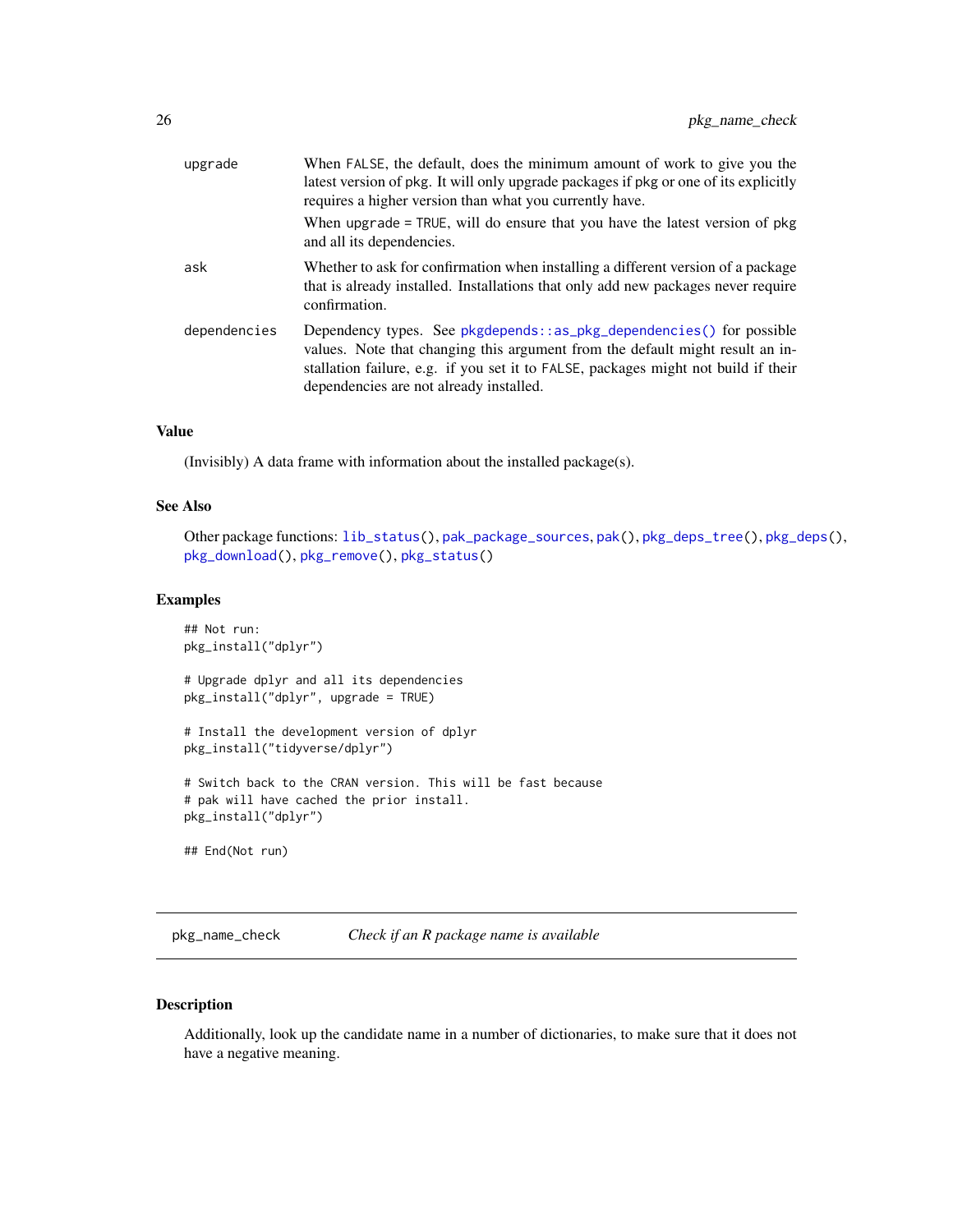## <span id="page-26-0"></span>pkg\_remove 27

#### Usage

pkg\_name\_check(name, dictionaries = NULL)

#### Arguments

name Package name candidate.

dictionaries Character vector, the dictionaries to query. Available dictionaries: \* wikipedia \* wiktionary, \* acromine (<http://www.nactem.ac.uk/software/acromine/>), \* sentiment (<https://github.com/fnielsen/afinn>), \* urban (Urban Dictionary). If NULL (by default), the Urban Dictionary is omitted, as it is often offensive.

## Details

#### Valid package name check:

Check the validity of name as a package name. See 'Writing R Extensions' for the allowed package names. Also checked against a list of names that are known to cause problems.

#### CRAN checks:

Check name against the names of all past and current packages on CRAN, including base and recommended packages.

#### Bioconductor checks:

Check name against all past and current Bioconductor packages.

#### Profanity check:

Check name with <https://www.purgomalum.com/service/containsprofanity> to make sure it is not a profanity.

#### Dictionaries:

See the dictionaries argument.

#### Value

pkg\_name\_check object with a custom print method.

<span id="page-26-1"></span>pkg\_remove *Remove installed packages*

#### Description

Remove installed packages

#### Usage

pkg\_remove(pkg, lib = .libPaths()[[1L]])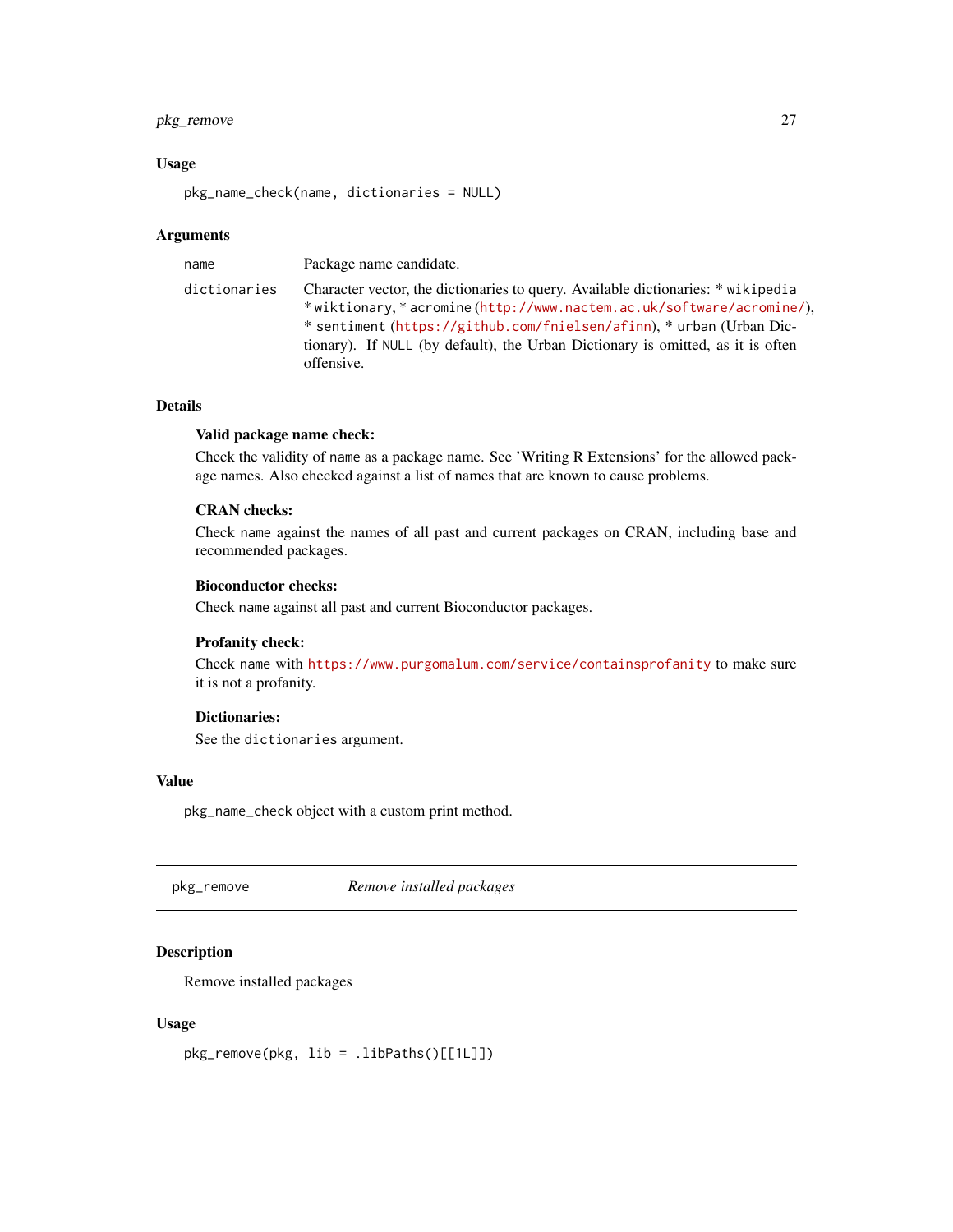<span id="page-27-0"></span>28 pkg\_search

#### Arguments

| pkg | A character vector of packages to remove. |
|-----|-------------------------------------------|
| lib | library to remove packages from           |

## See Also

Other package functions: [lib\\_status\(](#page-4-1)), [pak\\_package\\_sources](#page-16-1), [pak\(](#page-14-1)), [pkg\\_deps\\_tree\(](#page-22-1)), [pkg\\_deps\(](#page-20-1)), [pkg\\_download\(](#page-23-1)), [pkg\\_install\(](#page-24-1)), [pkg\\_status\(](#page-28-1))

pkg\_search *Search CRAN packages*

## Description

Search the indexed database of current CRAN packages. It uses the pkgsearch package. See that package for more details and also [pkgsearch::pkg\\_search\(\)](#page-0-0) for pagination, more advanced searching, etc.

#### Usage

```
pkg_search(query, ...)
```
## Arguments

| query    | Search query string.                                   |
|----------|--------------------------------------------------------|
| $\cdots$ | Additional arguments passed to pkgsearch::pkg_search() |

## Value

A data frame, that is also a pak\_search\_result object with a custom print method. To see the underlying table, you can use [] to drop the extra classes. See examples below.

#### Examples

```
# Simple search
pkg_search("survival")
# See the underlying data frame
psro <- pkg_search("ropensci")
psro[]
```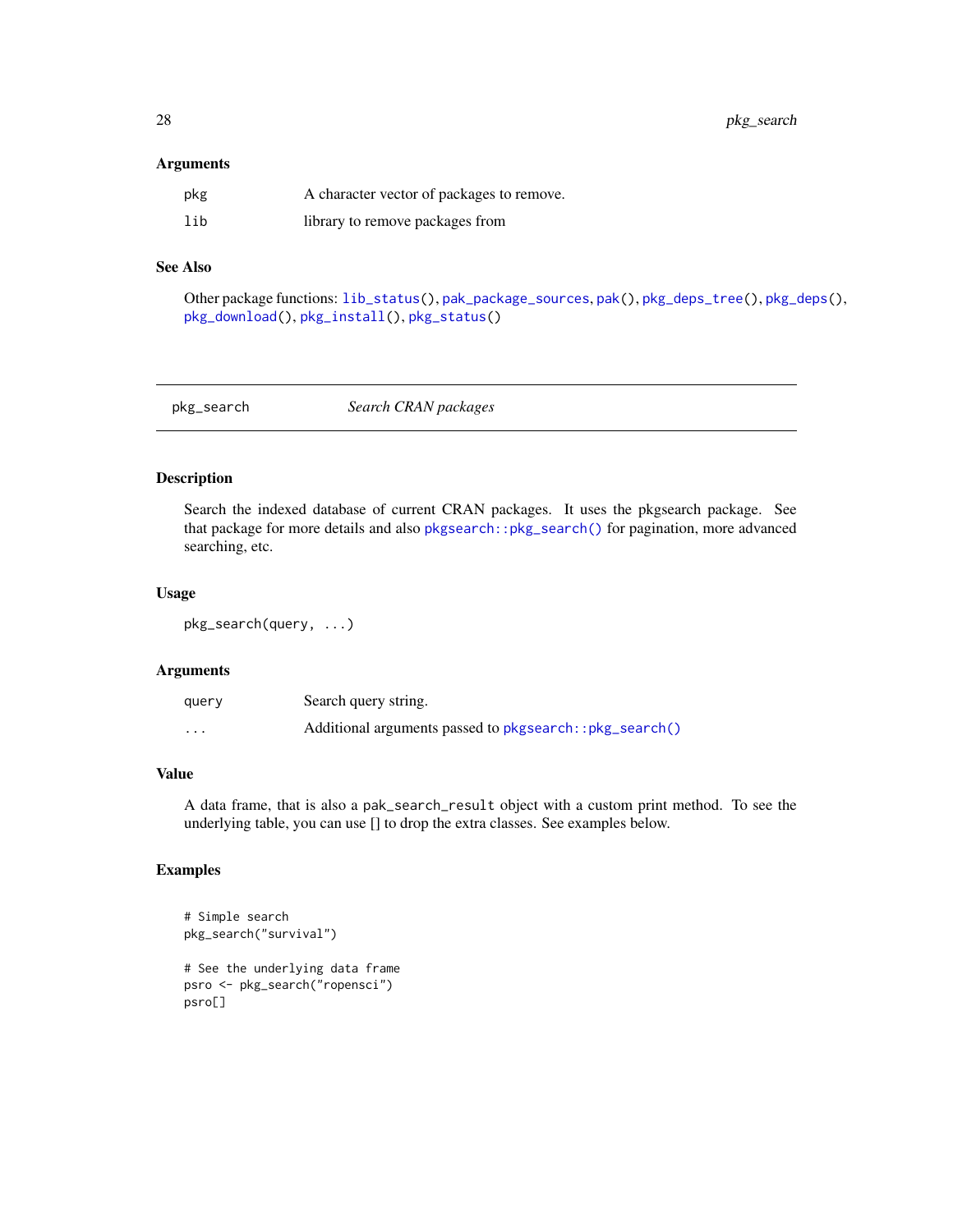<span id="page-28-1"></span><span id="page-28-0"></span>

Display installed locations of a package

## Usage

pkg\_status(pkg, lib = .libPaths())

#### Arguments

| pkg | Name of one or more installed packages to display status for. |
|-----|---------------------------------------------------------------|
| lib | One or more library paths to lookup packages status in.       |

## Value

Data frame with data about installations of pkg. Columns include: library, package, title, version.

## See Also

Other package functions: [lib\\_status\(](#page-4-1)), [pak\\_package\\_sources](#page-16-1), [pak\(](#page-14-1)), [pkg\\_deps\\_tree\(](#page-22-1)), [pkg\\_deps\(](#page-20-1)), [pkg\\_download\(](#page-23-1)), [pkg\\_install\(](#page-24-1)), [pkg\\_remove\(](#page-26-1))

## Examples

## Not run: pkg\_status("MASS")

## End(Not run)

<span id="page-28-2"></span>repo\_add *Add a new CRAN-like repository*

## Description

Add a new repository to the list of repositories that pak uses to look for packages.

#### Usage

 $repo\_add(..., .list = NULL)$ 

repo\_resolve(spec)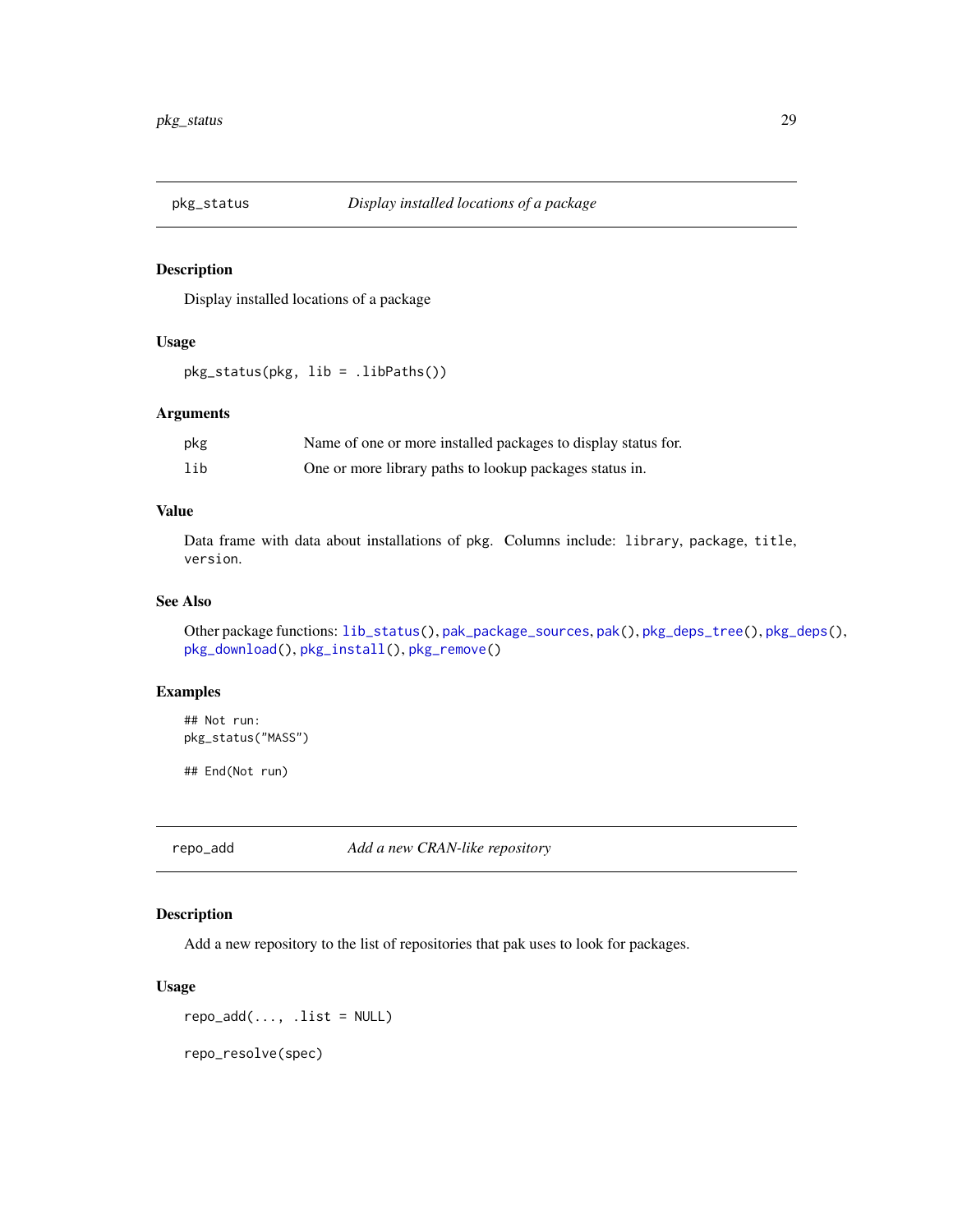#### Arguments

| $\cdot$ $\cdot$ $\cdot$ | Repository specifications, possibly named character vectors. See details below.                                                    |
|-------------------------|------------------------------------------------------------------------------------------------------------------------------------|
| .list                   | List or character vector of repository specifications. This argument is easier to<br>use programmatically than  See details below. |
| spec                    | Repository specification, a possibly named character scalar.                                                                       |

#### Details

repo\_add() adds new repositories. It resolves the specified repositories using repo\_resolve() and then modifies the repos global option.

repo\_add() only has an effect in the current R session. If you want to keep your configuration between R sessions, then set the repos option to the desired value in your user or project. Rprofile file.

#### Value

repo\_resolve() returns a named character scalar, the URL of the repository.

#### Repository specifications

The format of a repository specification is a named or unnamed character scalar. If the name is missing, pak adds a name automatically. The repository named CRAN is the main CRAN repository, but otherwise names are informational.

Currently supported repository specifications:

• URL pointing to the root of the CRAN-like repository. Example:

https://cloud.r-project.org

- RSPM@<date>, RSPM (RStudio Package Manager) snapshot, at the specified date.
- RSPM@<package>-<version> RSPM snapshot, for the day after the release of <version> of <package>.
- RSPM@R-<version> RSPM snapshot, for the day after R <version> was released.
- MRAN@<date>, MRAN (Microsoft R Application Network) snapshot, at the specified date.
- MRAN@<package>-<version> MRAN snapshot, for the day after the release of <version> of <package>.
- MRAN@R-<version> MRAN snapshot, for the day after R <version> was released.

Notes:

- See more about RSPM at https://packagemanager.rstudio.com/client/#/.
- See more about MRAN snapshots at <https://mran.microsoft.com/timemachine>.
- All dates (or times) can be specified in the ISO 8601 format.
- If RSPM does not have a snapshot available for a date, the next available date is used.
- Dates that are before the first, or after the last RSPM snapshot will trigger an error.
- Dates before the first, or after the last MRAN snapshot will trigger an error.
- Unknown R or package versions will trigger an error.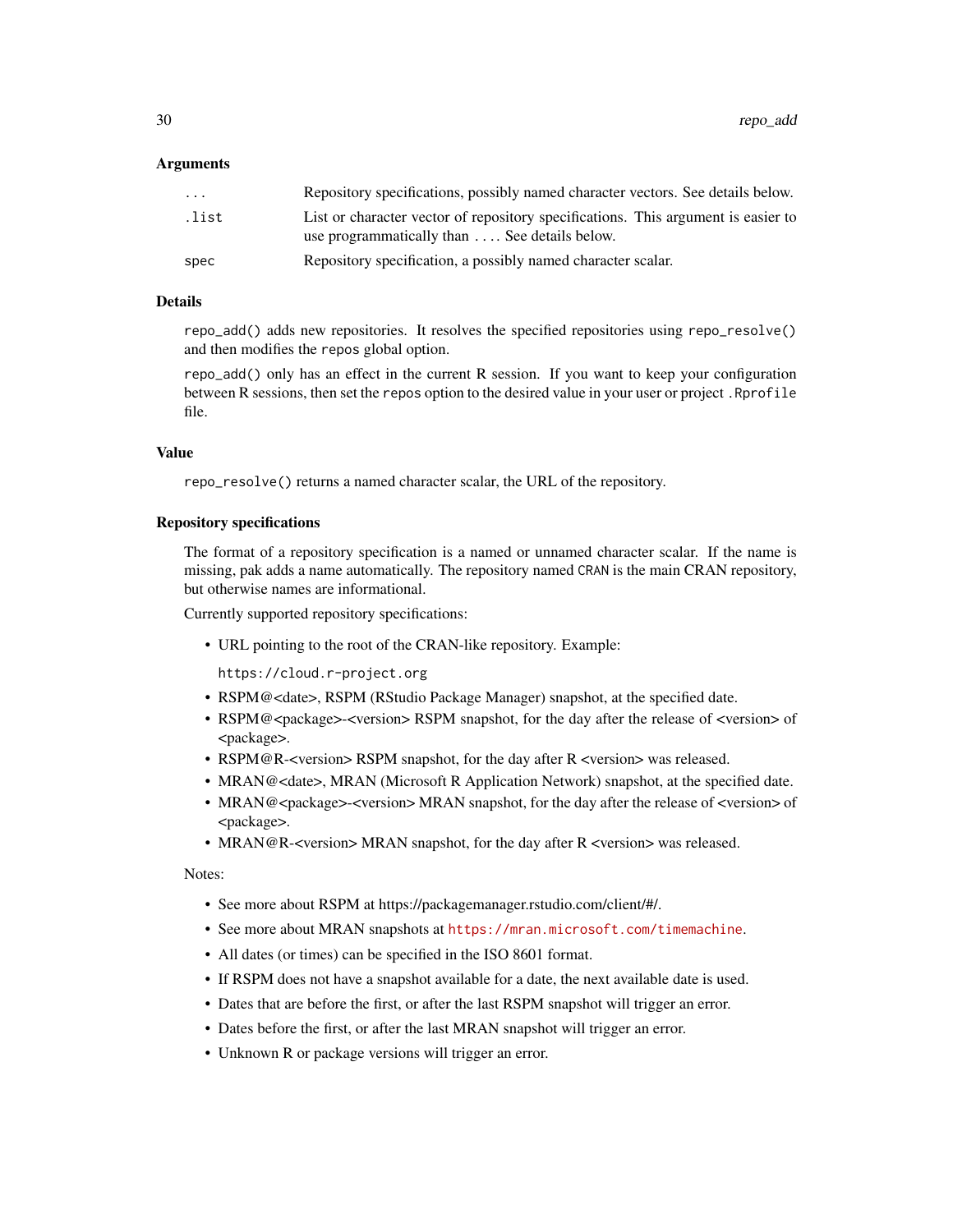#### <span id="page-30-0"></span>repo\_get 31

## See Also

Other repository functions: [repo\\_get\(](#page-30-1)), [repo\\_status\(](#page-31-1))

#### Examples

```
repo_add(RSPMdplyr100 = "RSPM@dplyr-1.0.0")
repo_get()
repo_resolve("MRAN@2020-01-21")
repo_resolve("RSPM@2020-01-21")
repo_resolve("MRAN@dplyr-1.0.0")
repo_resolve("RSPM@dplyr-1.0.0")
repo_resolve("MRAN@R-4.0.0")
repo_resolve("RSPM@R-4.0.0")
```
<span id="page-30-1"></span>repo\_get *Query the currently configured CRAN-like repositories*

## Description

pak uses the repos option, see [options\(\)](#page-0-0). It also automatically adds a CRAN mirror if none is set up, and the correct version of the Bioconductor repositories. See the cran\_mirror and bioc arguments.

#### Usage

```
repo_get(r_version = getRversion(), bioc = TRUE, cran_mirror = NULL)
```
#### Arguments

| r version   | R version to use to determine the correct Bioconductor version, if bioc = TRUE. |
|-------------|---------------------------------------------------------------------------------|
| bioc        | Whether to automatically add the Bioconductor repositories to the result.       |
| cran mirror | CRAN mirror to use. Leave it at NULL to use the mirror in get Option ("repos")  |
|             | or an automatically selected one.                                               |

## Details

repo\_get() returns the table of the currently configured repositories.

## See Also

Other repository functions: [repo\\_add\(](#page-28-2)), [repo\\_status\(](#page-31-1))

#### Examples

repo\_get()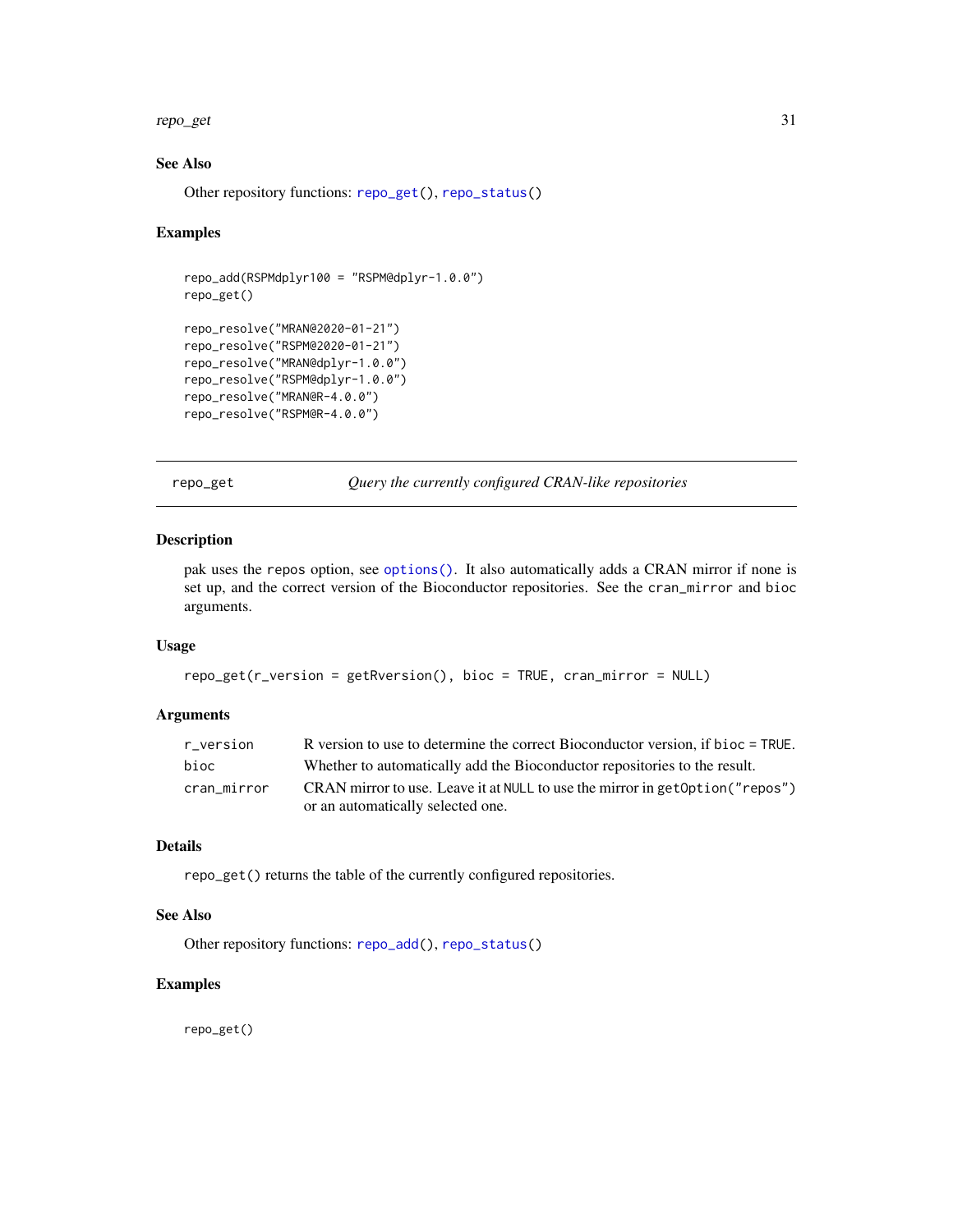<span id="page-31-1"></span><span id="page-31-0"></span>

It checks the status of the configured or supplied repositories.

#### Usage

```
repo_status(
 platforms = NULL,
 r_version = getRversion(),
 bioc = TRUE,
  cran_mirror = NULL
)
repo_ping(
 platforms = NULL,
  r_version = getRversion(),
 bioc = TRUE,
 cran_mirror = NULL
)
```
## Arguments

| platforms   | Platforms to use, default is the current platform, plus source packages.                                                             |
|-------------|--------------------------------------------------------------------------------------------------------------------------------------|
| r_version   | R version(s) to use, the default is the current R version, via get R version().                                                      |
| bioc        | Whether to add the Bioconductor repositories. If you already configured them<br>via options (repos), then you can set this to FALSE. |
| cran_mirror | The CRAN mirror to use.                                                                                                              |

#### Details

repo\_ping() is similar to repo\_status() but also prints a short summary of the data, and it returns its result invisibly.

#### Value

A data frame that has a row for every repository, on every queried platform and R version. It has these columns:

- name: the name of the repository. This comes from the names of the configured repositories in options("repos"), or added by pkgcache. It is typically CRAN for CRAN, and the current Bioconductor repositories are BioCsoft, BioCann, BioCexp, BioCworkflows.
- url: base URL of the repository.
- bioc\_version: Bioconductor version, or NA for non-Bioconductor repositories.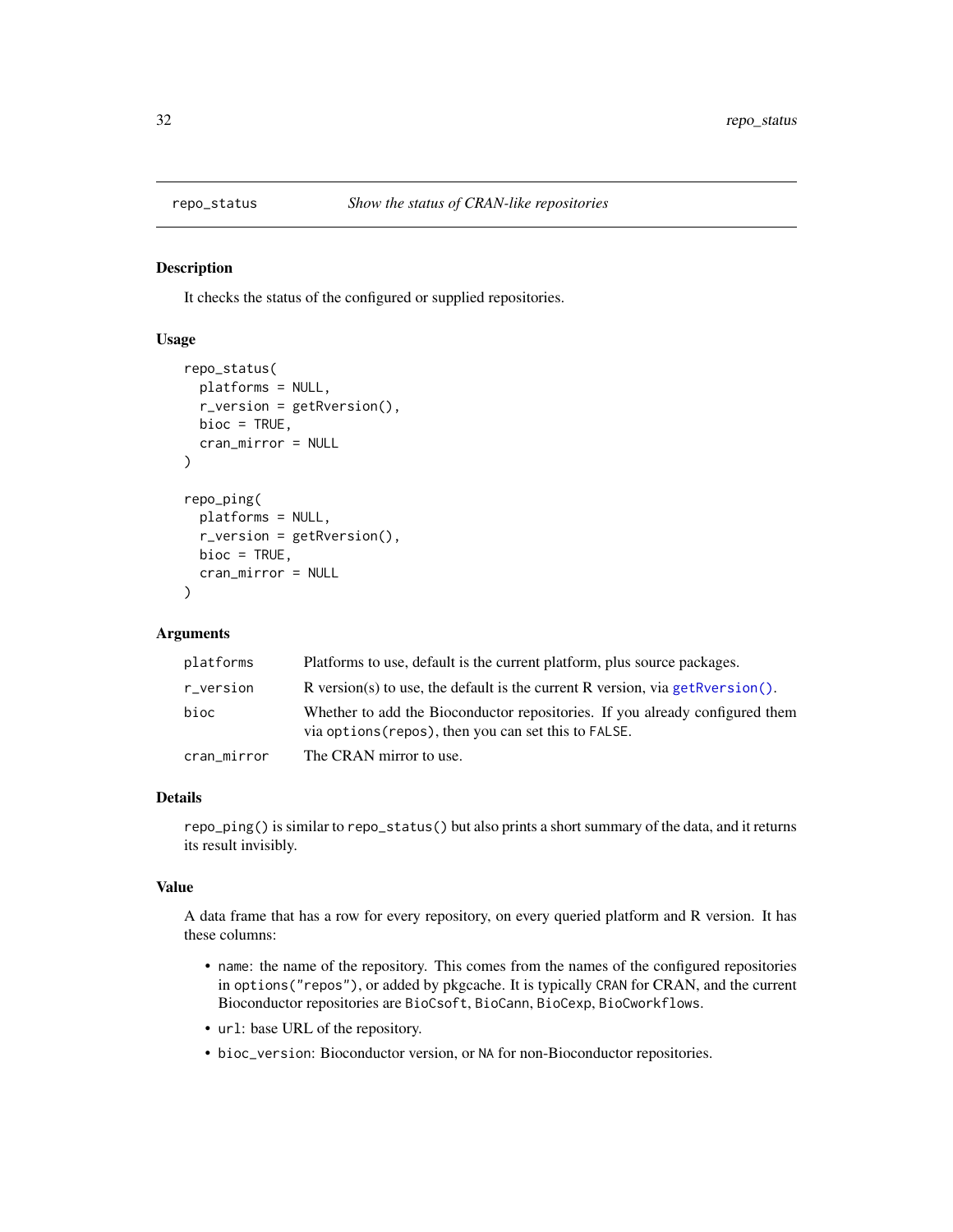- <span id="page-32-0"></span>• platform: platform, possible values are source, macos and windows currently.
- path: the path to the packages within the base URL, for a given platform and R version.
- r\_version: R version, one of the specified R versions.
- ok: Logical flag, whether the repository contains a metadata file for the given platform and R version.
- ping: HTTP response time of the repository in seconds. If the ok column is FALSE, then this columns in NA.
- error: the error object if the HTTP query failed for this repository, platform and R version.

#### See Also

Other repository functions: [repo\\_add\(](#page-28-2)), [repo\\_get\(](#page-30-1))

## Examples

```
repo_status()
repo_status(
  platforms = c("windows", "macos"),
  r_{\text{u}} version = c("4.0", "4.1")\mathcal{L}repo_ping()
```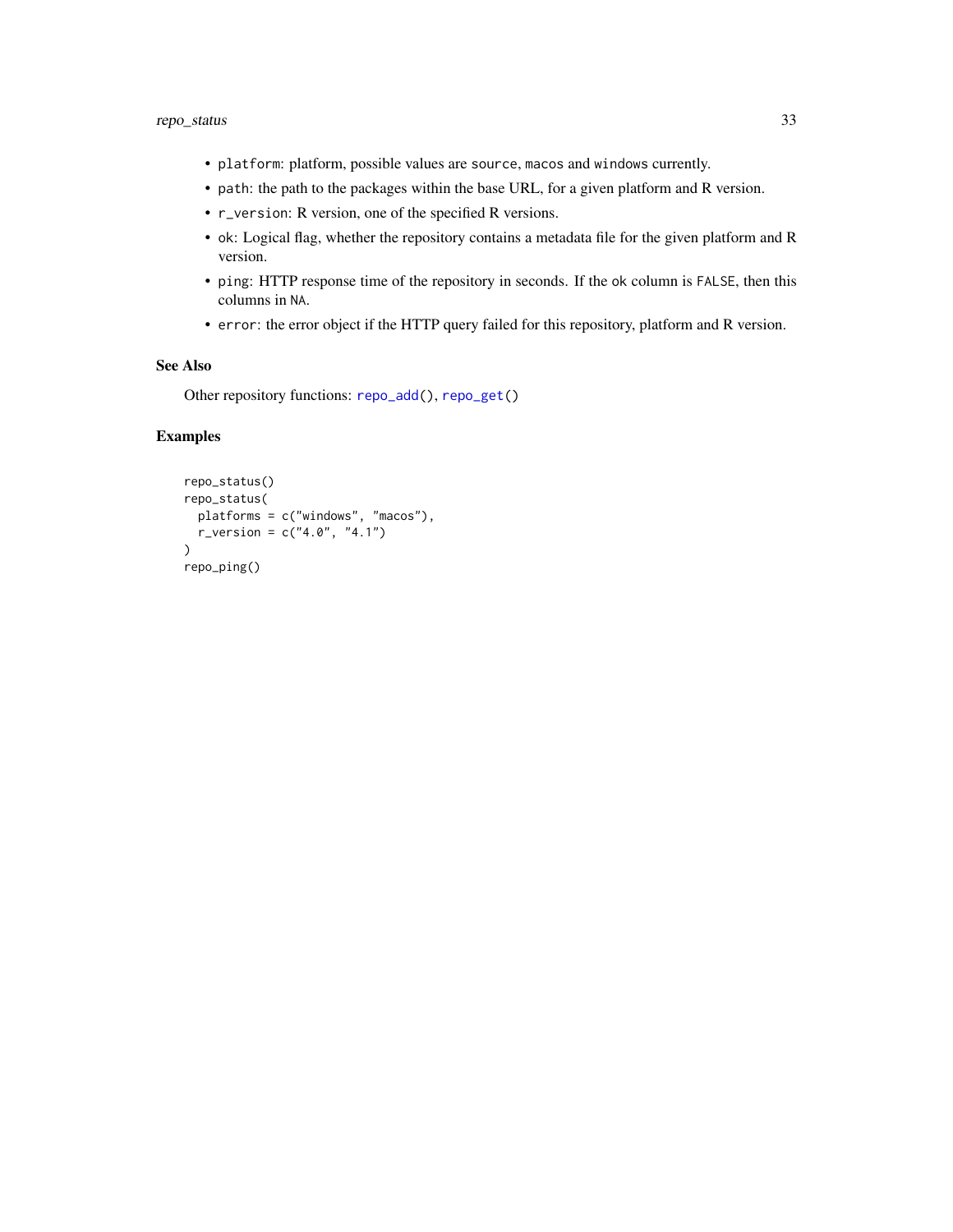# <span id="page-33-0"></span>**Index**

∗ library functions lib\_status, [5](#page-4-0) ∗ local package trees local\_deps, [6](#page-5-0) local\_deps\_explain, [6](#page-5-0) local\_install, [7](#page-6-0) local\_install\_deps, [8](#page-7-0) local\_install\_dev\_deps, [9](#page-8-0) local\_package\_trees, [10](#page-9-0) pak, [15](#page-14-0) ∗ lock files lockfile\_create, [12](#page-11-0) lockfile\_install, [13](#page-12-0) ∗ package functions lib\_status, [5](#page-4-0) pak, [15](#page-14-0) pak\_package\_sources, [17](#page-16-0) pkg\_deps, [21](#page-20-0) pkg\_deps\_tree, [23](#page-22-0) pkg\_download, [24](#page-23-0) pkg\_install, [25](#page-24-0) pkg\_remove, [27](#page-26-0) pkg\_status, [29](#page-28-0) ∗ pak housekeeping pak\_cleanup, [16](#page-15-0) pak\_sitrep, [20](#page-19-0) ∗ repository functions repo\_add, [29](#page-28-0) repo\_get, [31](#page-30-0) repo\_status, [32](#page-31-0) cache\_clean *(*cache\_summary*)*, [3](#page-2-0) cache\_delete *(*cache\_summary*)*, [3](#page-2-0) cache\_list *(*cache\_summary*)*, [3](#page-2-0) cache\_summary, [3](#page-2-0) distro::distro(), *[11](#page-10-0)* getRversion(), *[32](#page-31-0)* handle\_package\_not\_found, [4](#page-3-0)

lib\_status, [5,](#page-4-0) *[16](#page-15-0)*, *[19](#page-18-0)*, *[22](#page-21-0)[–24](#page-23-0)*, *[26](#page-25-0)*, *[28,](#page-27-0) [29](#page-28-0)* local\_deps, [6,](#page-5-0) *[7](#page-6-0)[–10](#page-9-0)*, *[16](#page-15-0)* local\_deps\_explain, *[6](#page-5-0)*, [6,](#page-5-0) *[8](#page-7-0)[–10](#page-9-0)*, *[16](#page-15-0)* local\_deps\_tree *(*local\_deps*)*, [6](#page-5-0) local\_dev\_deps *(*local\_deps*)*, [6](#page-5-0) local\_dev\_deps\_explain *(*local\_deps\_explain*)*, [6](#page-5-0) local\_dev\_deps\_tree *(*local\_deps*)*, [6](#page-5-0) local\_install, *[6,](#page-5-0) [7](#page-6-0)*, [7,](#page-6-0) *[9,](#page-8-0) [10](#page-9-0)*, *[16](#page-15-0)* local\_install(), *[10](#page-9-0)*, *[18](#page-17-0)* local\_install\_deps, *[6](#page-5-0)[–8](#page-7-0)*, [8,](#page-7-0) *[10](#page-9-0)*, *[16](#page-15-0)* local\_install\_deps(), *[10](#page-9-0)* local\_install\_dev\_deps, *[6](#page-5-0)[–9](#page-8-0)*, [9,](#page-8-0) *[10](#page-9-0)*, *[16](#page-15-0)* local\_install\_dev\_deps(), *[9,](#page-8-0) [10](#page-9-0)*, *[15](#page-14-0)* local\_package\_trees, *[6](#page-5-0)[–10](#page-9-0)*, [10,](#page-9-0) *[16](#page-15-0)* local\_system\_requirements, [11](#page-10-0) lockfile\_create, [12,](#page-11-0) *[13](#page-12-0)* lockfile\_create(), *[13](#page-12-0)* lockfile\_install, *[13](#page-12-0)*, [13](#page-12-0) lockfile\_install(), *[12](#page-11-0)*

```
meta_clean (meta_summary), 14
meta_list (meta_summary), 14
meta_summary, 14
meta_update (meta_summary), 14
```

```
options(), 31
```
pak, *[5–](#page-4-0)[10](#page-9-0)*, [15,](#page-14-0) *[19](#page-18-0)*, *[22](#page-21-0)[–24](#page-23-0)*, *[26](#page-25-0)*, *[28,](#page-27-0) [29](#page-28-0)* pak package sources, *[12](#page-11-0)*, *[15](#page-14-0)*, *[25](#page-24-0)* pak\_cleanup, [16,](#page-15-0) *[20](#page-19-0)* pak\_install\_extra, [17](#page-16-0) pak\_package\_sources, *[5](#page-4-0)*, *[16](#page-15-0)*, [17,](#page-16-0) *[22](#page-21-0)[–24](#page-23-0)*, *[26](#page-25-0)*, *[28,](#page-27-0) [29](#page-28-0)* pak\_setup, [20](#page-19-0) pak\_sitrep, *[16](#page-15-0)*, [20](#page-19-0) pak\_sitrep\_data *(*pak\_sitrep*)*, [20](#page-19-0) pak\_update, [21](#page-20-0) pkg\_deps, *[5](#page-4-0)*, *[16](#page-15-0)*, *[19](#page-18-0)*, [21,](#page-20-0) *[23,](#page-22-0) [24](#page-23-0)*, *[26](#page-25-0)*, *[28,](#page-27-0) [29](#page-28-0)* pkg\_deps(), *[23](#page-22-0)*